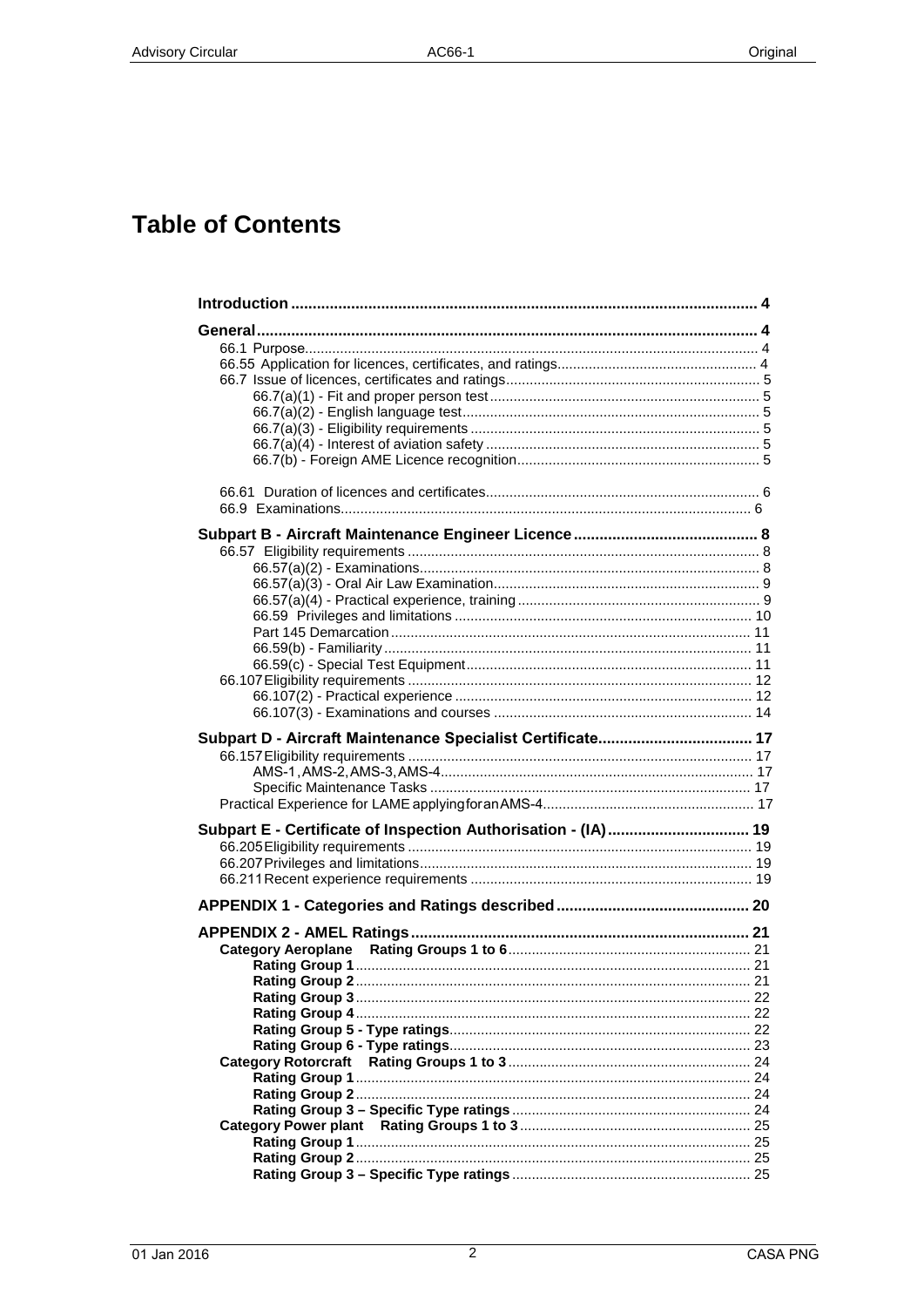| APPENDIX 6 - AME Licence Examination Syllabus Structure  36 |  |
|-------------------------------------------------------------|--|
|                                                             |  |
|                                                             |  |
|                                                             |  |
|                                                             |  |
|                                                             |  |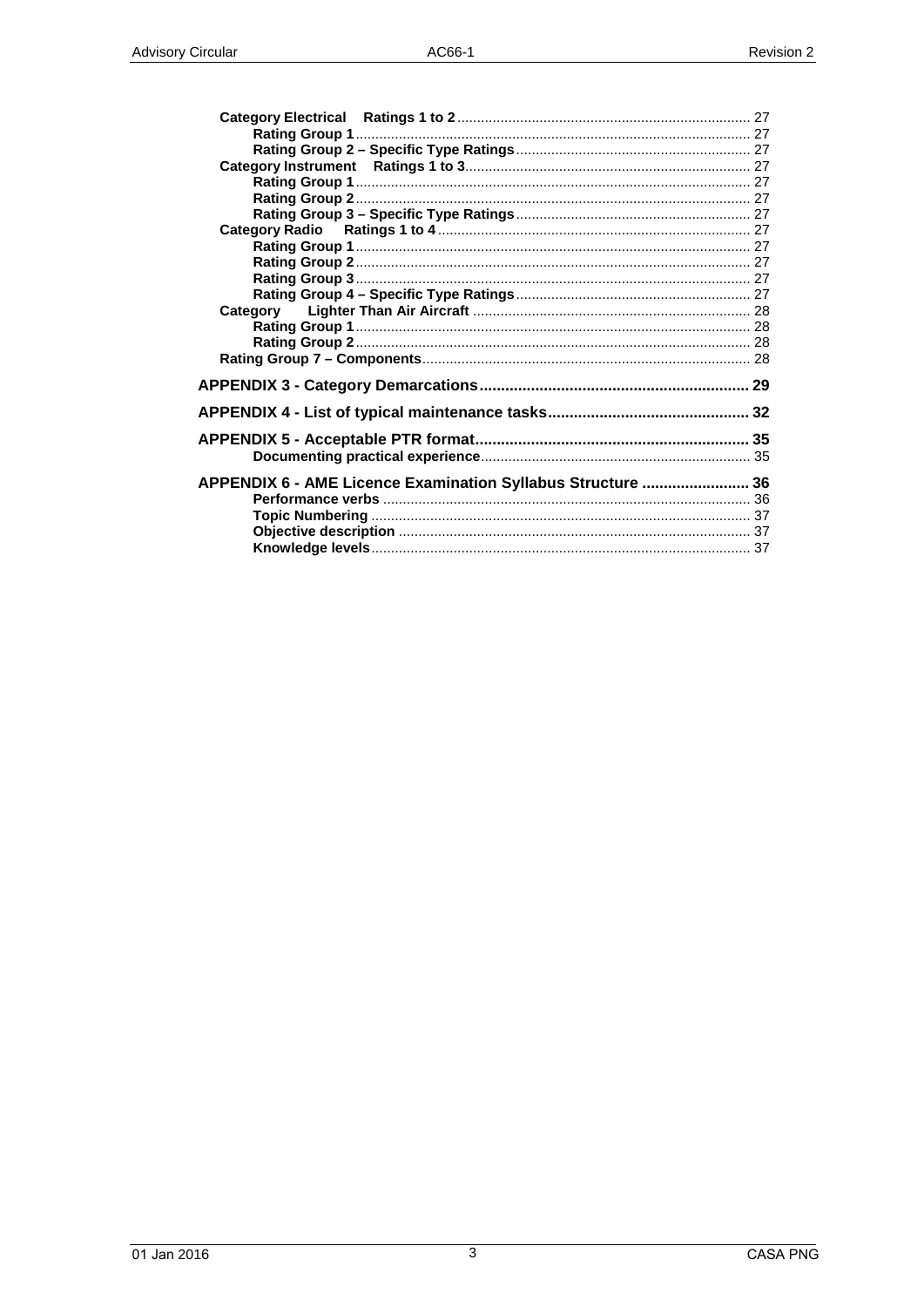## **Introduction**

Part 66, Aircraft Maintenance Personnel Licensing, prescribes the rules relating to the issue of licences, ratings, certificates, and authorisations issued by the Director.

This advisory circular provides information about some of the rules in Part 66 and describes the policies of the CAA in administering those rules. Because some of the rules are obvious in their application, not all rules are detailed in this circular.

This advisory circular also specifies the examinations that are required for the issue of documents under Part 66.

## **General**

Readers should refer to Part 66 for references to the rule. Rule numbers have been used here to identify paragraphs that relate to those rules.

## **66.1 Purpose**

Part 66 prescribes the specific requirements for the issue of aircraft maintenance engineer licences, ratings, aircraft maintenance specialist certificates, and inspection authorisations. The Rule Part also describes the privileges and limitations of these documents. It is important that this advisory circular is read in conjunction with the rule.

## **66.55 Application for licences, certificates, and ratings**

Applications for licences, ratings, certificates, and authorisations should be completed on the applicable application form and forwarded to—

Personnel Licensing CASA PNG PO Box 1941 Boroko NCD, PNG

The following application [forms are available](http://www.caa.govt.nz/) from the CAA Web Site.

| AME Licence and Category issue                    | CAA | 66/01 |
|---------------------------------------------------|-----|-------|
| <b>AMEL Rating issue</b>                          | CAA | 66/02 |
| Aircraft Maintenance Specialist Certificate issue | CAA | 66/03 |
| Overseas AMEL recognition                         | CAA | 66/05 |
| .                                                 |     |       |

*Certificate of Inspection Authorisation issue CAA 66/04*

The appropriate fees, as prescribed by the Civil Aviation Charges Regulations (and specified on the applicable application form) should be enclosed with the application.

Where practical experience details are required they should be documented in a suitable *Practical Training Record (PTR*) and be as complete and detailed as possible to allow prompt assessment of the application.

Applicants for additional categories or ratings, should forward their existing licence or certificate with the application.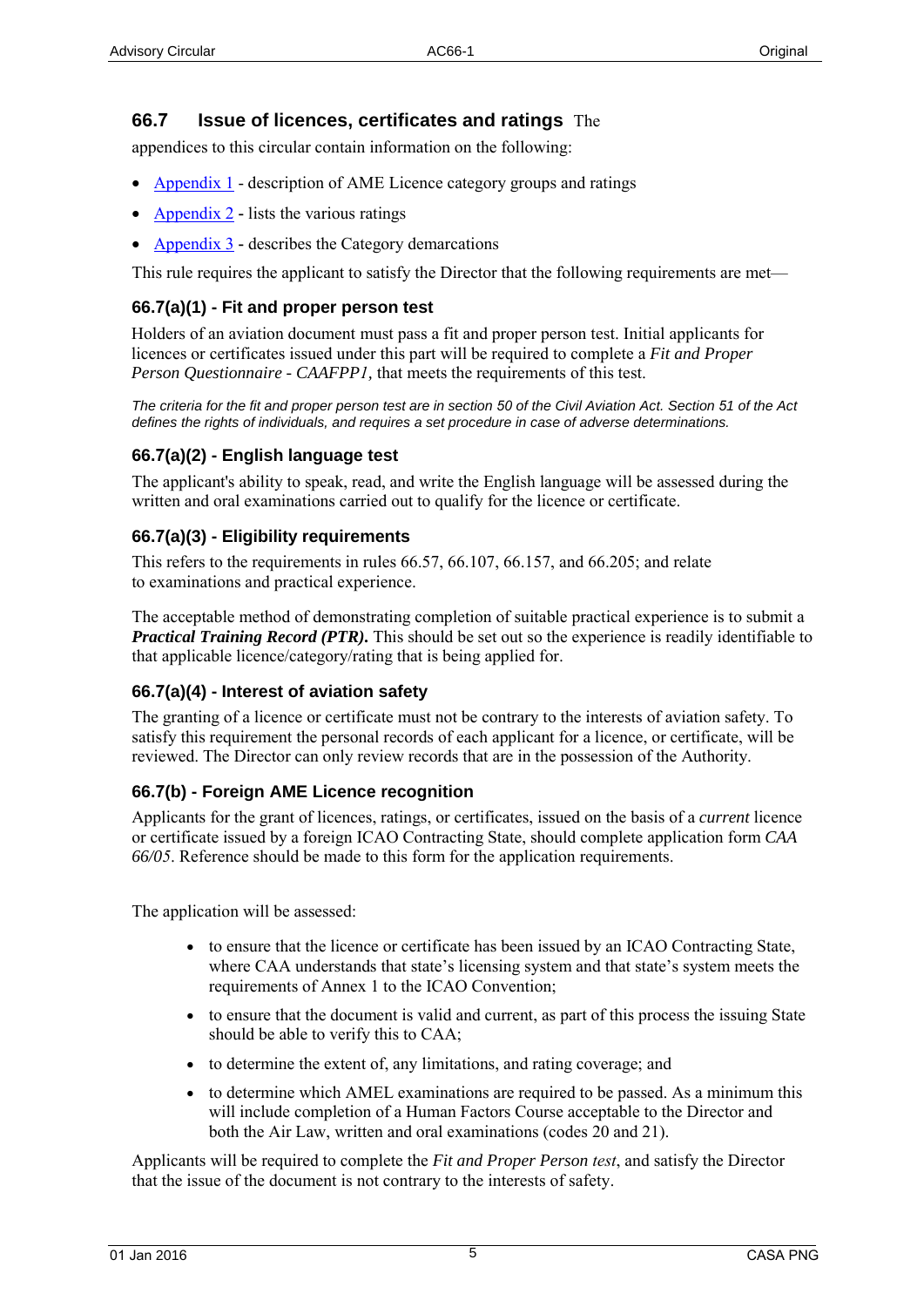## **Reserved**

Reserved

## **66.61 Duration of licences and certificates**

A licence is issued under Part 66 for the lifetime of the holder. It is, therefore, important that licence and certificate holders advise the Director when they change their personal details, such as address or name. This is a requirement under section 48(2) of the Civil Aviation Act.

Licences, aircraft maintenance specialist certificates, and certificates of inspection authorisation will need to be forwarded to the Director with applications for amendment, such as rating issue or renewal. Amended documents cannot be issued until the original document has been received.

*This return-of-documents requirement is to prevent the possibility that old licence documents may be mislaid by their owner and then used fraudulently by another person.* 

Aircraft maintenance specialist certificates, granted to the principal constructor of an amateurbuilt aircraft, may be issued for up to 5 years. Aircraft maintenance specialist certificates, granted for other purposes, may be issued for any period of up to 2 years. The period of issue will depend on the purpose for which the certificate has been issued. Where an AMS is issued to allow practical experience to be gained it will be issued for the minimum time required for that experience.

Certificates of inspection authorisation may be issued for up to 5 years.

Any licence, AMS, or certificate of inspection authorisation that has been suspended or revoked is to be forwarded forthwith to the Director. Forthwith means without delay, having regard for the circumstances of the holder.

#### *Lost or stolen documents*

If a licence or certificate is lost, or is stolen, the document may be replaced. You will need to submit to the director a *cover letter from your employer together with the statutory declaration signed by a qualified lawyer or commissioner of oaths,* pay the appropriate fee and produce written evidence that the loss, or theft, has been reported to the local Police.

## **66.9 Examinations**

This rule requires examination candidates to produce documented proof of their identity for examinations that will lead to the issue of a licence, rating, or certificate issued under Part 66. Acceptable methods of proving identity include—

- Passport;
- PNG or foreign driver's licence;
- PNG or foreign pilot's licence;
- Birth Certificate;
- PNG NAC Airport Identity Card; or
- any similar document acceptable to an Examination Conducting Officer.

The minimum pass mark for all written examinations is 75%. Applicants should ensure that they retain course certificates or examination result notices until the licence, rating, or certificate the examination or course relates to, has been issued.

Written examination passes are valid for the lifetime of the holder, except for the Written Air Law examination (code 20) which is valid for 5 years. This means an applicant must apply and have the licence issued within 5 years of completing the Air Law examination (code 20). If an applicant fails to have the licence issued within 5 years of sitting the Air Law examination, that subject must be re-sat and passed.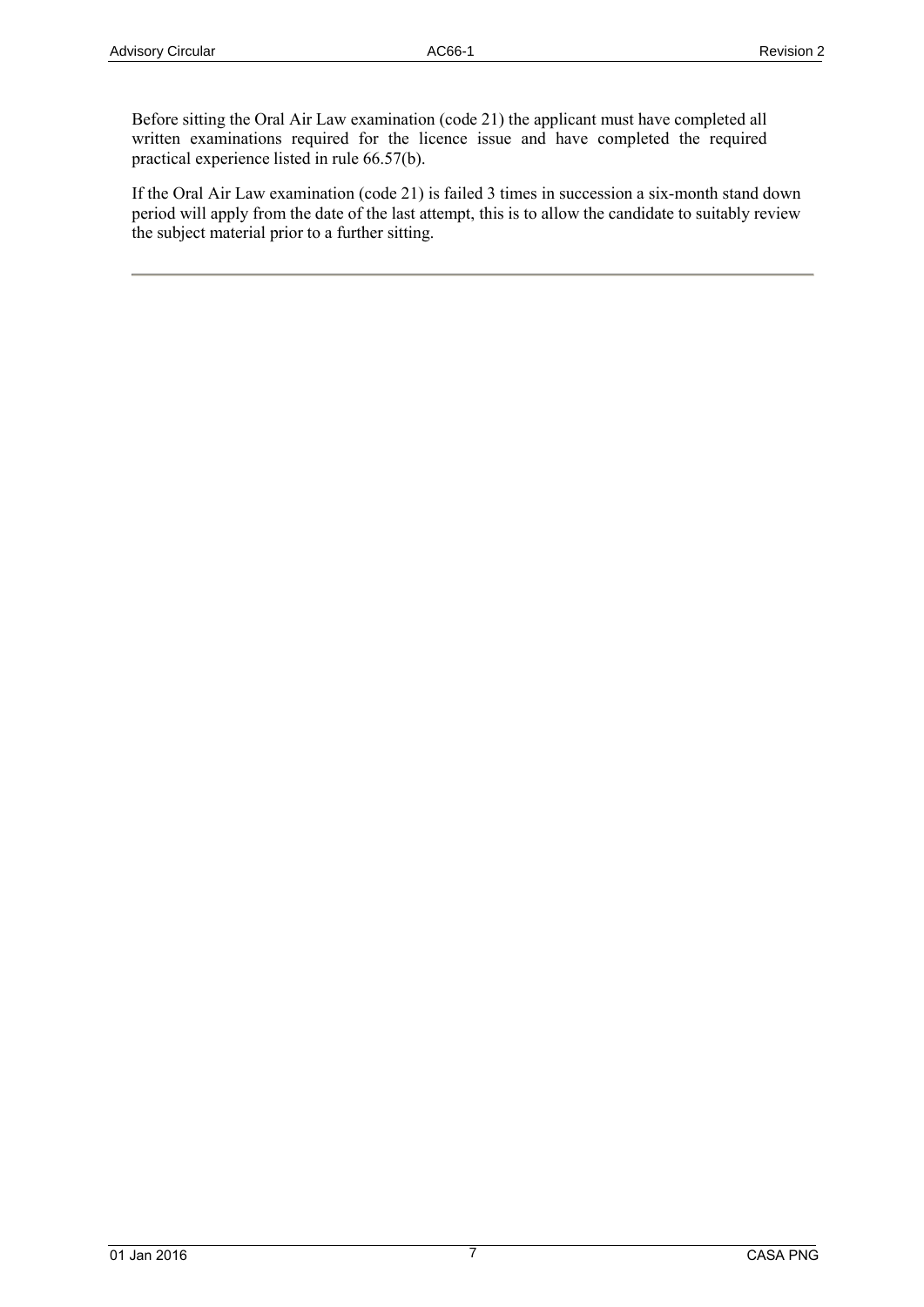## **Subpart B - Aircraft Maintenance Engineer Licence**

## **66.57 Eligibility requirements**

## **66.57(a)(2) - Examinations**

For the issue of a licence this rule requires that examinations have been passed that are acceptable to the Director, and are relevant to the duties and responsibilities or an aircraft maintenance engineer in the category of licence sought. [Appendix 6](#page-34-0) details the structure and layout of the examination syllabuses.

[Table 1](#page-7-0) details the examinations requirements for each category. The table identifies each subject code number (column 2) and name (column 3) and indicates the Advisory Circular that contains the syllabus and other relevant material for each subject (column 1). The numbers of examinations to be passed in respect of each category are as follows:

| <b>AMEL Basic Examination requirements</b> |                     |                                  |              |              |              |                           |              |              |              |                |
|--------------------------------------------|---------------------|----------------------------------|--------------|--------------|--------------|---------------------------|--------------|--------------|--------------|----------------|
| <b>Licence Category</b>                    |                     |                                  |              |              |              |                           |              |              |              |                |
| Advisory<br>Circular                       | <b>Subject Code</b> | <b>Subject Name</b>              | Aeroplane    | Rotorcraft   | Piston       | Power<br>plant<br>Turbine | Electrical   | Instrument   | Radio        | LTA            |
| AC66-2.1A                                  | 1A                  | Aero. Science - Maths & Physics  | $\checkmark$ | $\checkmark$ | $\checkmark$ | $\checkmark$              | $\checkmark$ | $\checkmark$ | $\checkmark$ |                |
| AC66-2.1B                                  | 1B                  | Aero, Science - Electrical Fund. | ✓            | ✓            | $\checkmark$ | $\checkmark$              | $\checkmark$ | ✓            | ✓            |                |
| AC66-2.2                                   | 2                   | Aircraft Engineering Knowledge   | $\checkmark$ | ✓            | ✓            | $\checkmark$              | $\checkmark$ | $\checkmark$ | ✓            |                |
| AC66-2.3                                   | 3                   | <b>Aircraft Materials</b>        | ✓            | ✓            | ✓            | ✓                         | $\checkmark$ | ✓            | ✓            |                |
| AC66-2.4                                   | 4                   | Aeroplanes I                     | ✓            |              |              | 2                         | ✓            | ✓            | ✓            |                |
| AC66-2.5                                   | 5                   | Aeroplanes II                    | 1            |              |              |                           |              |              |              |                |
| AC66-2.6                                   | 6                   | Rotorcraft                       |              | $\checkmark$ |              | $\overline{2}$            |              |              |              |                |
| AC66-2.7                                   | 7                   | Piston Engines                   |              |              | $\checkmark$ |                           |              |              |              |                |
| AC66-2.8                                   | 8                   | <b>Turbine Engines</b>           |              |              |              | ✓                         |              |              |              |                |
| AC66-2.11                                  | 11                  | Avionics I                       | ✓            | ✓            | ✓            | ✓                         | ✓            | ✓            | ✓            |                |
| AC66-2.12                                  | 12                  | Avionics II                      |              |              |              |                           | 3            | 4            | 5            |                |
| AC66-2.13                                  | 13                  | <b>Electrical Systems</b>        |              |              |              |                           | 3            |              |              |                |
| AC66-2.14                                  | 14                  | <b>Instruments Systems</b>       |              |              |              |                           |              | 4            |              |                |
| AC66-2.15                                  | 15                  | Radio Systems                    |              |              |              |                           |              |              | 5            |                |
| AC66-2.16                                  | 16                  | <b>Compass Compensation</b>      | ✓            | ✓            |              |                           |              | ✓            |              |                |
| AC66-2.17                                  | 17                  | <b>Human Factors</b>             | ✓            | ✓            | ✓            | $\checkmark$              | $\checkmark$ | $\checkmark$ | ✓            |                |
| AC66-2.18                                  | 18                  | Lighter-Than-Air                 |              |              |              |                           |              |              |              | ✓              |
| AC66-2.20                                  | 20                  | Air Law - Written                | ✓            | ✓            | ✓            | $\checkmark$              | $\checkmark$ |              |              |                |
| AC66-2.21                                  | 21                  | reserved                         |              |              |              |                           |              |              |              |                |
|                                            |                     | Number of examinations 9         |              | 9            | 9            | 9                         | 8            | 9            | 8            | $\overline{2}$ |

#### <span id="page-7-0"></span>**Table 1**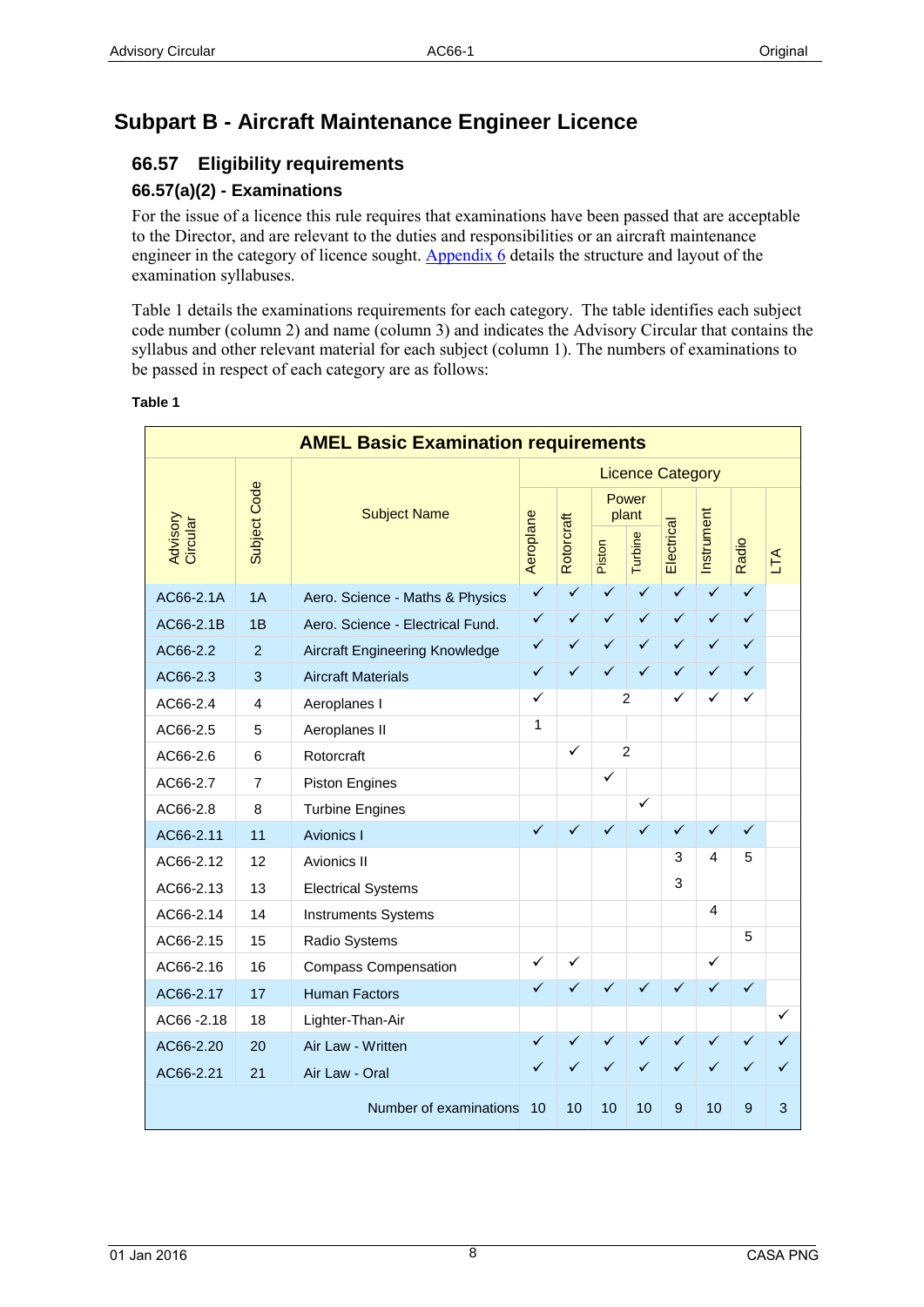| Notes: - prior to issue in following categories stated exams required |            |                                                                                                                                                                                                                                                                           |  |
|-----------------------------------------------------------------------|------------|---------------------------------------------------------------------------------------------------------------------------------------------------------------------------------------------------------------------------------------------------------------------------|--|
|                                                                       | Aeroplane  | Prior to the issue of a pressurised aircraft type rating in Groups 5 or 6, a pass in Subject<br>5 is required.                                                                                                                                                            |  |
|                                                                       | Powerplant | Prior to the issue of category, either subjects 4 or 6 and either subjects 7 or 8 required,<br>dependent upon the aspirations of the candidate. Only need to take one each of the<br>paired subjects.<br>All four subjects must be taken for all four rating specialities |  |
| 3                                                                     | Electrical | Prior to the issue of a type rating in <b>Group 2</b> a pass in Subjects12 $\&$ 13 is required                                                                                                                                                                            |  |
| 4                                                                     | Instrument | Prior to the issue of a rating in <b>Group 2 or 3</b> a pass in Subjects12 $&$ 14 is required                                                                                                                                                                             |  |
|                                                                       | Radio      | Prior to the issue of a rating in Groups 2, 3 or 4 a pass in Subjects12 &15 is required                                                                                                                                                                                   |  |

Note: Applicants for restricted licence coverage, applicable to vintage or amateur-built aircraft with little or no avionic equipment, may be exempt examination code  $11 -$  Avionics I. Licences issued under this exemption shall be endorsed - **Not valid for avionic privileges, or the additional privileges of Part 66 Appendix C**.

#### *Transition arrangement*

Civil Aviation Rule Part 20 prescribes the transition period for changeover from the old to the new AME Licenses by no later than 01 May, 2017. No fees will be charged during this transition period.

## *Grandfather provisions*

(1) Approved Aviation Training Organizations Certificated (ATOC) under CAR Part 141, who currently have candidates in the "final stages" of completion of AME Licensing examinations under the old CASA Australia CAR 31 exam framework may continue and complete sitting CASA Australia exams and submit PNG AME License applications under this framework up until **01 May, 2017**.

(2) ATOCs must provide CASA a list of all such candidates before **30 June 2016.** They must clearly list for each candidate, all CASA Australia basic exams already passed and the remaining exams yet to be passed, to be eligible for this grandfather provision.

(3) CASA will only issue PNG AME Licenses to candidates who satisfy criteria items (1) and (2) above.

## **66.57(a)(4) - Practical experience, training**

## *Licence issue experience*

Practical aviation experience requirements for licence issue vary depending on the method by which the applicant has gained training—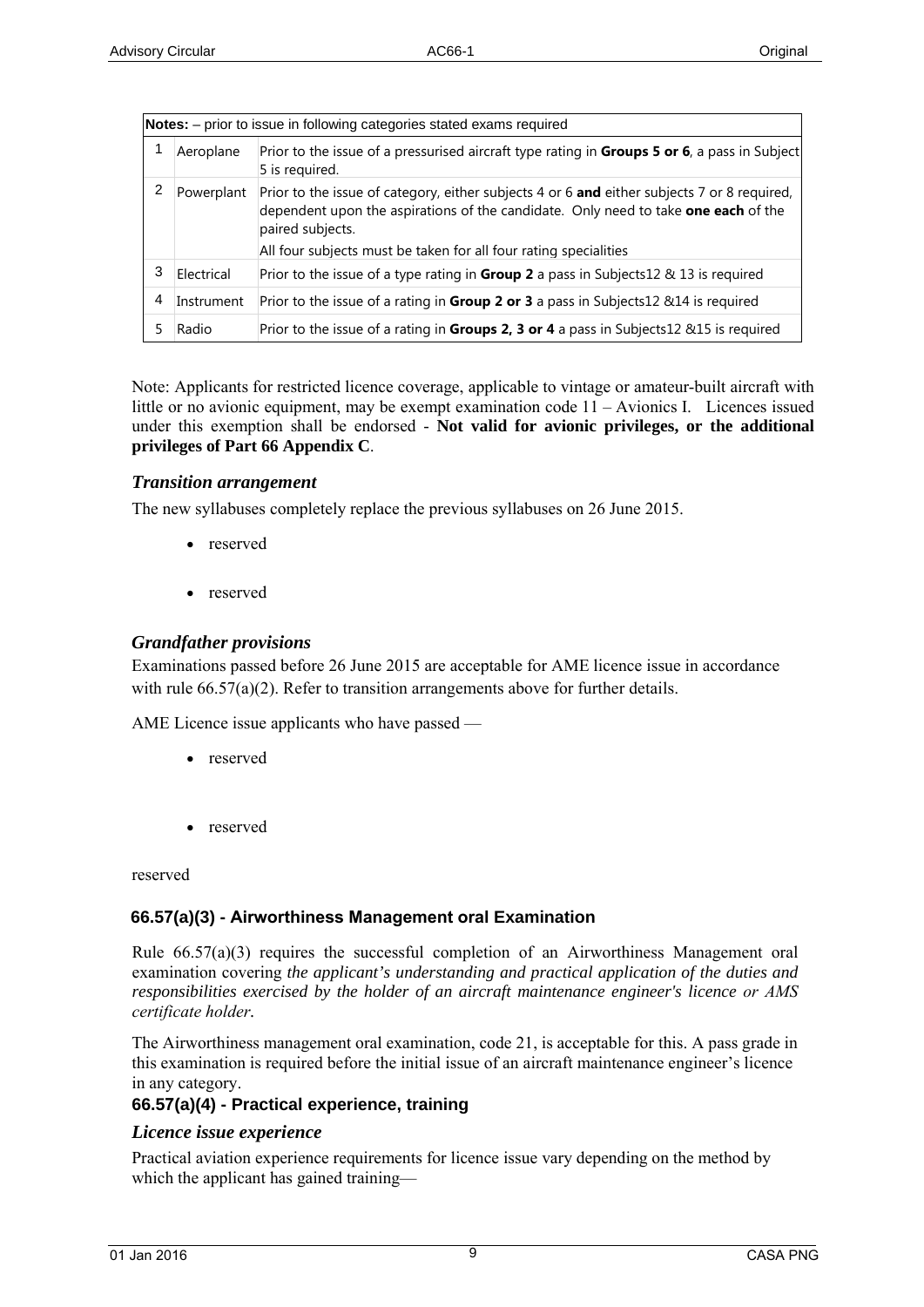- An engineer that has not undertaken any formal engineering training but has completed the required examinations through self-study methods will be required to complete 60 months of practical aviation engineering experience;
- An engineer who has completed a traineeship in an aviation technical trade will be required to complete 48 months of practical aviation experience. These 48 months includes the time spent in formal technical training. The training could comprise a number of formal block courses or a continuous non-integrated training course.
- Engineers who have successfully completed a traineeship in an allied engineering trade require 36 months of aviation related practical experience. This is in addition to any practical experience gained when qualifying for the allied trade qualification. An allied trade is considered to be a technical trade similar in nature to aviation trades such as, automotive engineering, general engineering, and electronic engineering; and
- Engineers that undertake a course of training conducted by a certificated Part 141 organisation that holds the appropriate E2 rating will need to show 36 months of aviation related experience that includes the time spent on integrated aviation training. The course will need to include supervised training and practical experience.

#### *Category experience*

A period of 24 months of practical experience is required relating to the specific category being sought. For example, an applicant for a powerplant category is required to show 24 months of powerplant maintenance experience. The balance of the required experience may consist of experience in any of the other categories.

Practical experience for two or more categories may be gained concurrently if the nature of the job allows for this. For example, typically in a general aviation hangar a tradesperson would work on both aeroplane and powerplant category type maintenance concurrently.

Rule 66.57(e)(2) provides for an engineer who has exercised the privileges of an aircraft maintenance engineer licence for 10 years or more, the holder is entitled to an additional category of licence if he or she has completed 12 months of appropriate experience.

#### *Documenting practical experience*

Practical experience for the issue of an AME Licence and Categories should be documented in a suitable *Practical Training Record (PTR)*. This should be set out or highlighted so the experience is readily identifiable to the applicable licence and/or category that is being applied for.

CAA has produced an acceptable PTR template that applicants should use when submitting their PTR to CAA. The template provides the following:

- provide an overview of experience /employment in the aviation industry, detailing relevant
- qualifications, training and courses;
- list specific tasks completed, being countersigned by a supervising LAME; and
- details of the dates and the specific aircraft or components worked on.

As a guide, typical PTR format have been included in [Appendix 5](#page-34-1).

#### **66.59 Privileges and limitations**

To exercise the privileges of an aircraft maintenance engineer licence the holder must be appropriately rated. A list of ratings is included as [Appendix 2](#page-19-0)**.**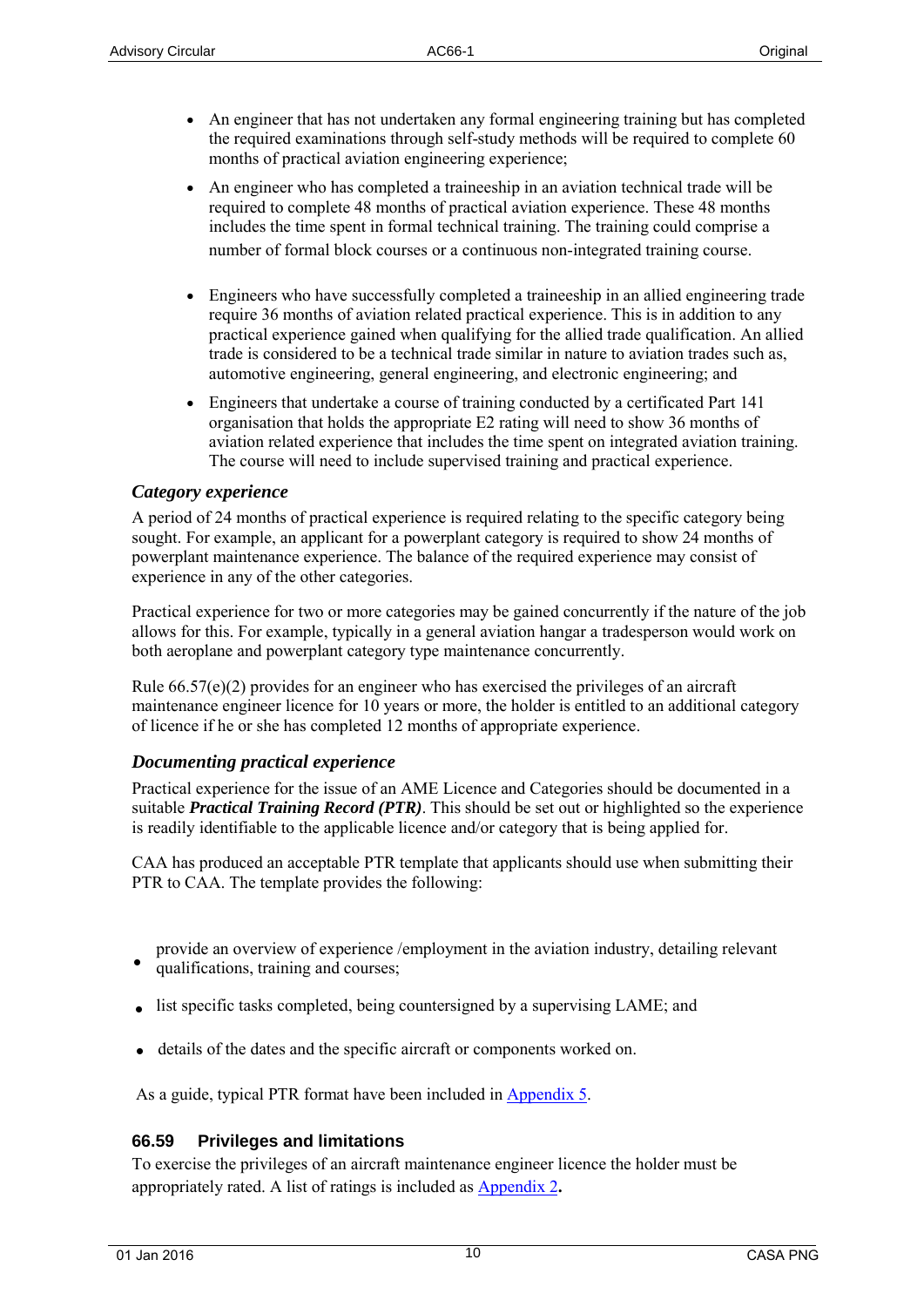The demarcations between each licence category are published as [Appendix 3.](#page-27-0)

### **Part 145 Demarcation**

*Rule 43.51* details the maintenance that must be carried out under the authority of, and according to the provision of, a maintenance organisation certificate issued under Part 145. Aircraft and aircraft components maintained under this Part may only be released to service by a person authorised to do so by the certificated maintenance organisation. Ratings covering aircraft and aircraft components that are required to be maintained by a Part 145 maintenance organisation may be added to an aircraft maintenance engineer licence issued under Part 66.

*These ratings alone do not provide release-to-service privileges – such privileges are conferred by an authorisation issued by the Part 145 certificated maintenance organisation.* 

These ratings—

- have been retained as a method of indicating examination and practical experience qualification in a transportable manner; and
- are restricted to aircraft, or system, type and component groups and are described in Part 66 Appendix B.2, and in **Appendix 2**.

#### **66.59(b) - Familiarity**

Before exercising the privileges of an aircraft maintenance engineer licence the engineer must be *familiar* with the *specific aircraft or aircraft component being maintained*.

This is applicable to all ratings, be it a Group rating or Type rating.

For Group ratings, the engineer should be familiar with the specific types with the Group.

For Type ratings, the engineer should be familiar with the specific variants or models with the type rating.

*E.g. - Powerplant Type Ratings, where the type may cover FADEC variants. The engineer would need to have completed specific training on the FADEC system or models.*

The engineer should have a thorough knowledge of the appropriate maintenance manual, and other ICAs, and understand the acceptable standards and practices required by Part 43. The engineer should have practical experience of the task to be performed, or of a task of similar nature.

#### **66.59(c) - Special Test Equipment**

When using special test equipment to carry out the additional privileges specified in Part 66 Appendix C, the licence holder is required to have received appropriate training and have evidence of that training on the test equipment. This evidence may be a certificate, or letter, from:

- an appropriately rated aircraft maintenance engineer licence holder;
- a person authorised to conduct training on the equipment under Part 141; or
- the test equipment manufacturer or their technical representative.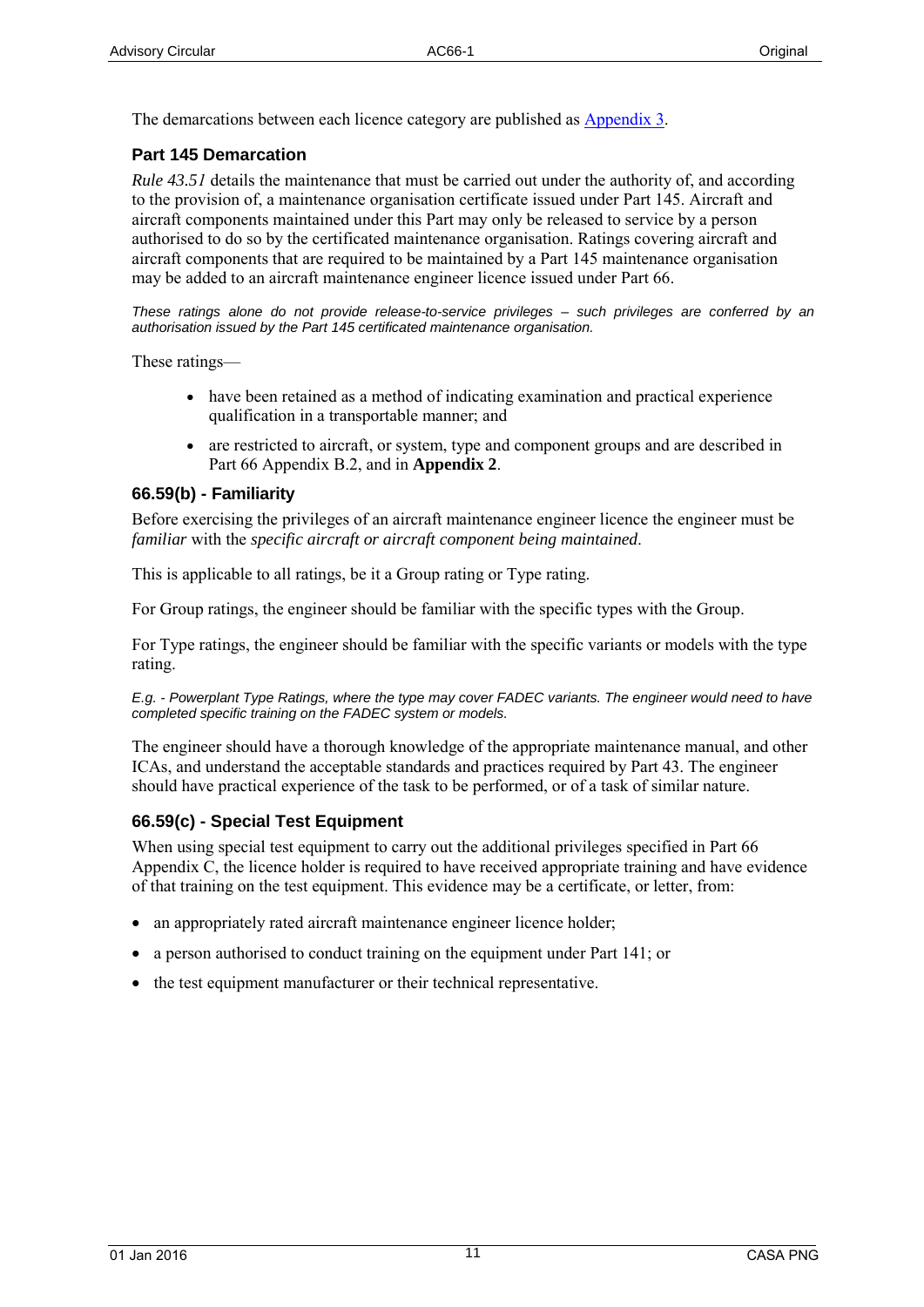## **Subpart C - Aircraft Maintenance Engineer Ratings**

## **66.107 Eligibility requirements**

To be eligible for the grant of an aircraft maintenance engineer licence rating, the applicant must hold a current aircraft maintenance engineer licence and meet the practical experience and examination or course requirements detailed below.

### **66.107(2) - Practical experience**

The rule specifies a minimum time of 6 months practical experience on the type or group of aircraft or aircraft components. This should be completed within the immediate three years before application to demonstrate familiarity and currency.

### *Documenting experience - Practical Training Record (PTR)*

To demonstrate that six months practical experience has been completed for the issue of a rating, the experience should be documented in a suitable Practical Training Record (PTR). This should be set out, or highlighted so the experience is readily identifiable to the applicable rating that is being applied for.

CAA has produced an acceptable PTR template that applicants should use when submitting their PTR to CAA.

Engineers are not required to use the CAA PTR but the format of any acceptable PTR should list the specific tasks completed, being countersigned by a supervising LAME, along with details of the dates and the specific aircraft or component.

As a guide, a typical group rating PTR page has been included in **Appendix 5**.

Only experience specific to the rating(s) sought should be included, or highlighted in some way in the PTR. The range and depth of the relevant experience should be readily evident from an assessment of the PTR.

#### *Rating experience requirements*

Practical experience should comprise a broad cross section of maintenance tasks at both **Line** and **Base** (Hangar) Maintenance Levels and should be across all relevant systems (appropriate ATA Chapters) for the category(s) applying for.

Typically this should include:

- Completing all aspects of a number of line and base level routine inspections;
- For transport category type rated aircraft this should include a minimum of three; and different C level type checks:
- A broad cross section of the following representative tasks on the various aircraft systems:
	- trouble shooting;
	- repair;
	- adjustments and rigging;
	- component and module changes;
	- functional/operational checks; and
	- use of special tooling and test equipment.

Reference should be made to **Appendix 4** that lists typical tasks by aircraft systems.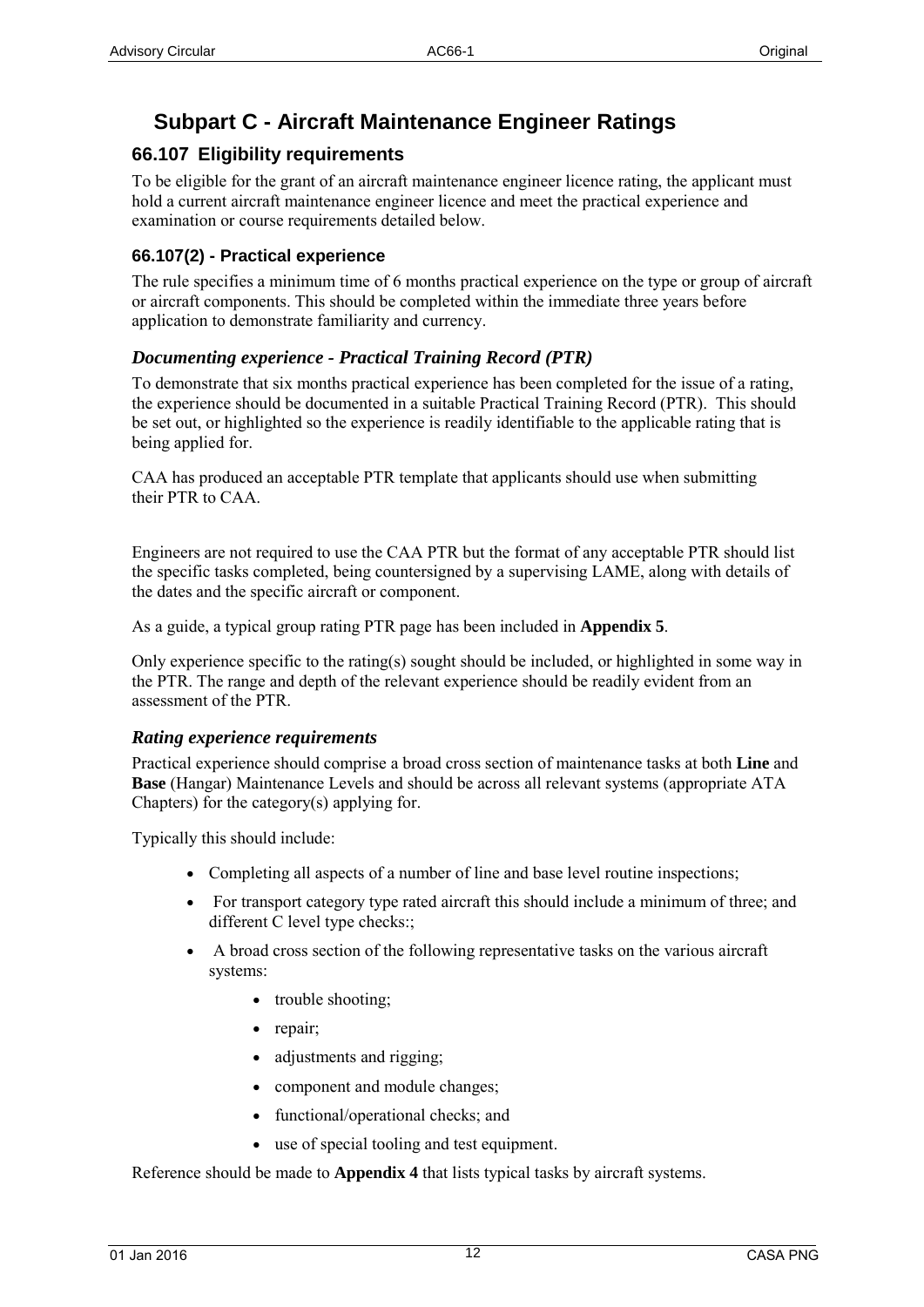## *Group Ratings*

As a guide, typical acceptable practical experience for group ratings should include the following practical experience:

#### *Aeroplane and rotorcraft categories*

- Minimum of three periodic inspections, including avionic systems;
- Minimum of two aircraft weighings, or weight and balance calculations for the first aeroplane and the first rotorcraft rating;
- Rectification of defects and component changes including avionic components;
- Compass compensation for the first rating; and
- Functional testing and servicing of aircraft systems.

### *Powerplant category*

- Minimum of three periodic inspections;
- Rectification of defects and component changes; and
- Functional testing and servicing of powerplant systems, including propulsion engine ground running.

*Note: Applicants for the Group 2 powerplant rating must hold the Group 1 powerplant rating.* 

#### *Electrical category*

- Periodic inspection and testing;
- Defect analysis and rectification, including component changes; and
- Modification installation.

#### *Instrument category*

- Periodic inspection and testing;
- Defect analysis and rectification, including component changes;
- Modification installation; and
- Compass compensation for the issue of the first rating.

#### *Radio category*

- Periodic inspection and testing;
- Defect analysis and rectification, including component changes; and
- Modification installation.

## *Lighter-than-air category*

- Periodic inspections; and
- Fabric repairs and other rectification.

Note: If insufficient experience is shown for a group rating and this is due to the inability of the applicant to be exposed to more than one type within a group, the applicant may apply to have that type issued as a restricted type rating within a group. It is not intended for this to be usual practice, but the provision is included for cases of genuine need. If a genuine need cannot be substantiated then the application will be declined.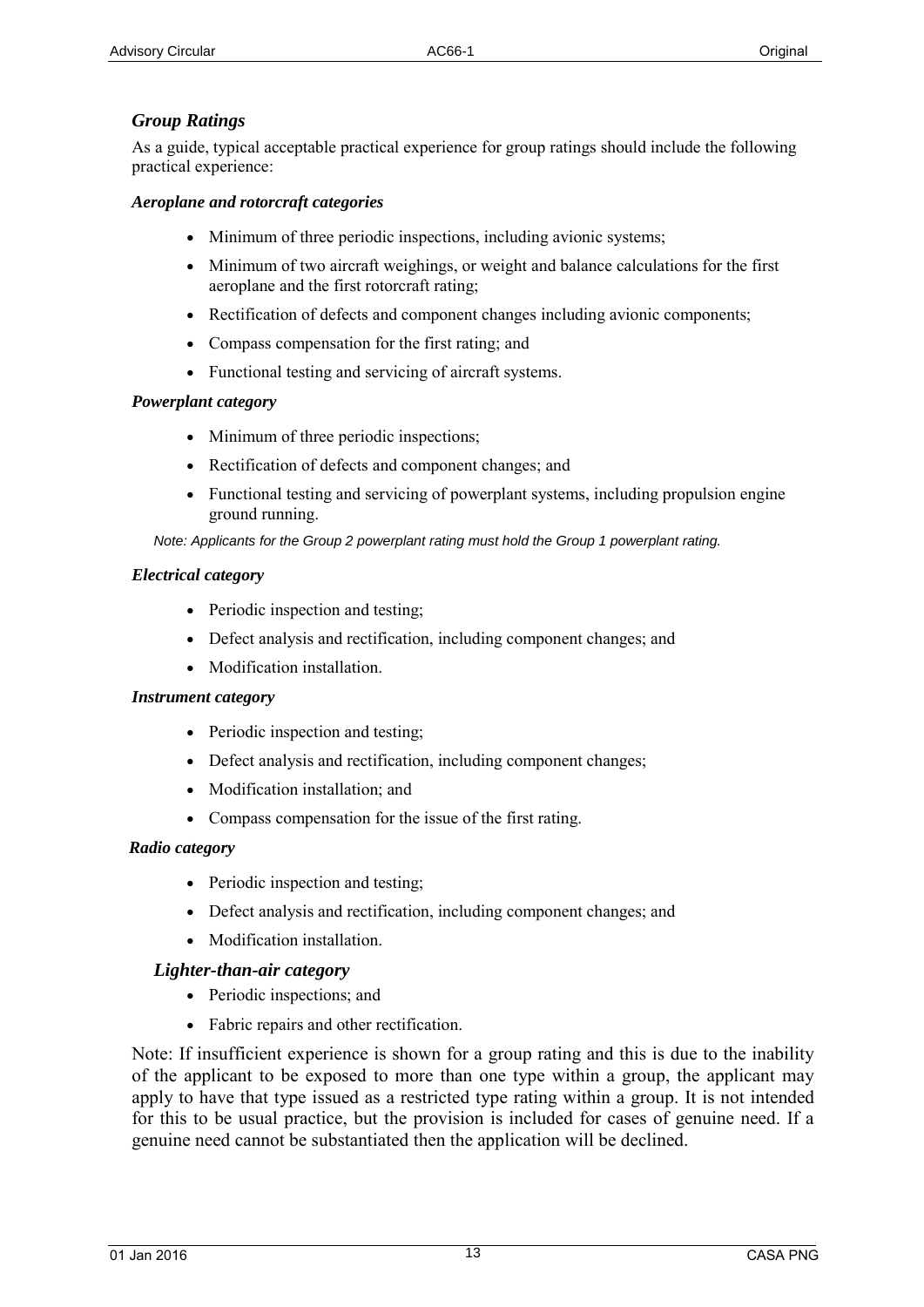## *Type Ratings*

For the issue and assessment of Type Ratings practical experience and any specific OJT should be documented in an appropriate aircraft and/or powerplant specific type rating PTR that details/sets out the experience under the relevant systems (ATA Chapters).

For transport category aircraft the PTR will normally be developed by the Part 145 Certificated Maintenance Organisation as part of their company authorisation procedures and should clearly detail or set out an acceptable cross section of specific tasks across the relevant systems that must be completed prior to the issue of a company authorisation.

Type rating PTRs may also be developed by a Part 141 aviation training organisation for their type rating courses.

### *Component Ratings*

Applicants for the component ratings, Group 7 of each category, should show 6 months of practical experience gained on the overhaul or repair of specific components. Where the rating applies to a group of components the PTR should demonstrate that the experience has been gained on a wide selection of components from within the category. If this cannot be demonstrated a restricted rating may be issued limiting the range of component types. *For example, restricted to alternators only.*

### **66.103(3) - Examinations and courses**

#### *Type Ratings Courses*

Type ratings require the completion of an approved or acceptable course. A course must be:

- conducted by a Part 141 aviation training organisation or a Part 145 maintenance organisation certificated (rule  $145.11(a)(11)$ ) with the appropriate E1 rating;
- conducted by the manufacturer of the applicable aircraft or component; or
- approved by the competent authority of a foreign ICAO Contracting State.

Additionally, courses should:

- be developed/packaged to an industry recognised standard such as ATA Specification 104 - Guidelines for Aircraft Maintenance Training - Level III (Line and Base Level Maintenance), or an equivalent standard;
- cover all the relevant systems (ATA chapters) for the privilege of the category of licence;
- cover the series of aircraft or powerplants that the rating provides privilege for; or
- cover a competency assessment element such as a technical oral.

Type rating courses should be completed within 2 years to ensure familiarity and currency on type. If more than 2 years has expired since course completion, the currency of type course may be satisfactory if the holder can show continuous or significant recent practical experience on the type since completion of the course.

In cases where approved courses are not available and the provisioning of an oral or written examination is within the capabilities of CAA, an examination may be conducted by CAA.

## *Technical Oral*

The purpose of the technical oral is to establish the engineer's *technical competence* relevant to the privileges of the type rating. That is, the engineer understands more than the just 'nuts and bolts' or theory of operation of the relevant powerplant or airframe, and can apply the knowledge from the course, to the maintenance requirements that they can be expected to perform, and certify for, in operation and maintenance.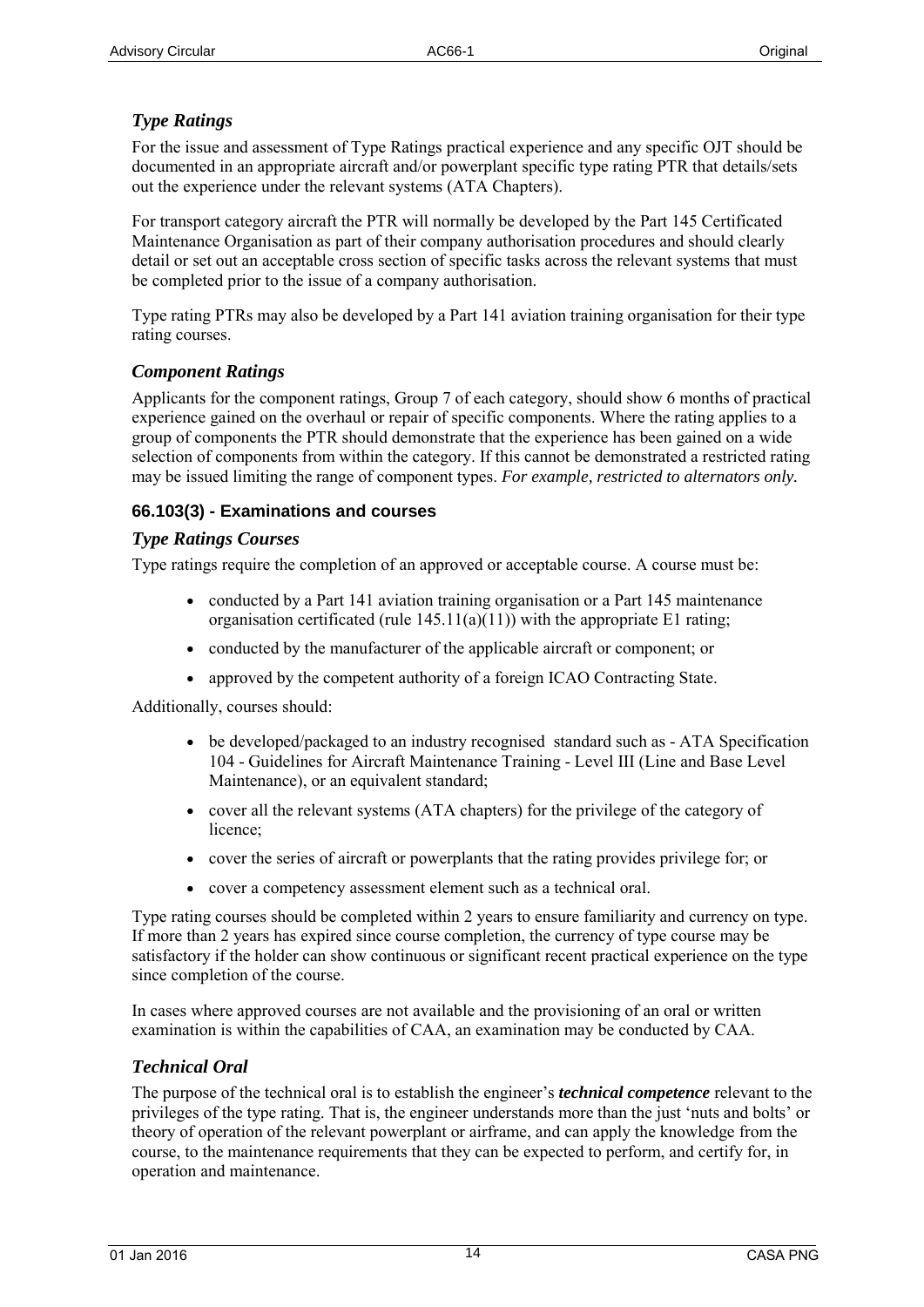This may be conducted by the applicant's Part 145 Maintenance Organisation as part of their company authorisation procedures, or alternatively by a Part 141 Training School.

Note: As part of the requirements for a Part 145 company authorisation to be issued, the technical competence for the scope of the authorisation should be examined by an appropriate senior person within the company. *[Refer Rule 145.111(e)(ii)]*

Where the course is conducted by an foreign course provider, that is approved by another ICAO contracting state, the technical oral may be conducted by the approved training provider using CAA guidelines for the content of the technical oral, these can be obtained by contacting CAA Personnel Licensing.

## *Group Ratings*

Group ratings require the completion of acceptable rating examinations. Acceptable examinations for Group Ratings are detailed in **Appendix 1**.

Should an acceptable course be available covering a specific rating group, or individual aircraft in Aeroplane Category Group 5, the applicant may qualify for the rating by successfully completing the approved course and meeting the practical experience requirements. Note: Applicants should check with CAA before attending a course to ensure it is acceptable

Some specific Aeroplane Category Group 5 type ratings examinations that are available through CAA are listed below:

| <b>Group 5 Ratings</b>        | <b>Exam.</b> Code |
|-------------------------------|-------------------|
| Beech 58P                     | 120               |
| Beech 60                      | 121               |
| Beech C90 and E90             | 122               |
| Beech 200 and 300             | 123               |
| Cessna 340, 414A,<br>421C 124 | 124               |
| Mitsubishi MU-2               | 125               |
| Rockwell 690B and<br>695A     | 126               |
| Piper PA-31 Series            | 127               |
| De Havilland Venom            | 128               |
| Swearingen SA226              | 129               |
| Piper PA46 Series             | 130               |
| Cessna 337P Series            | 131               |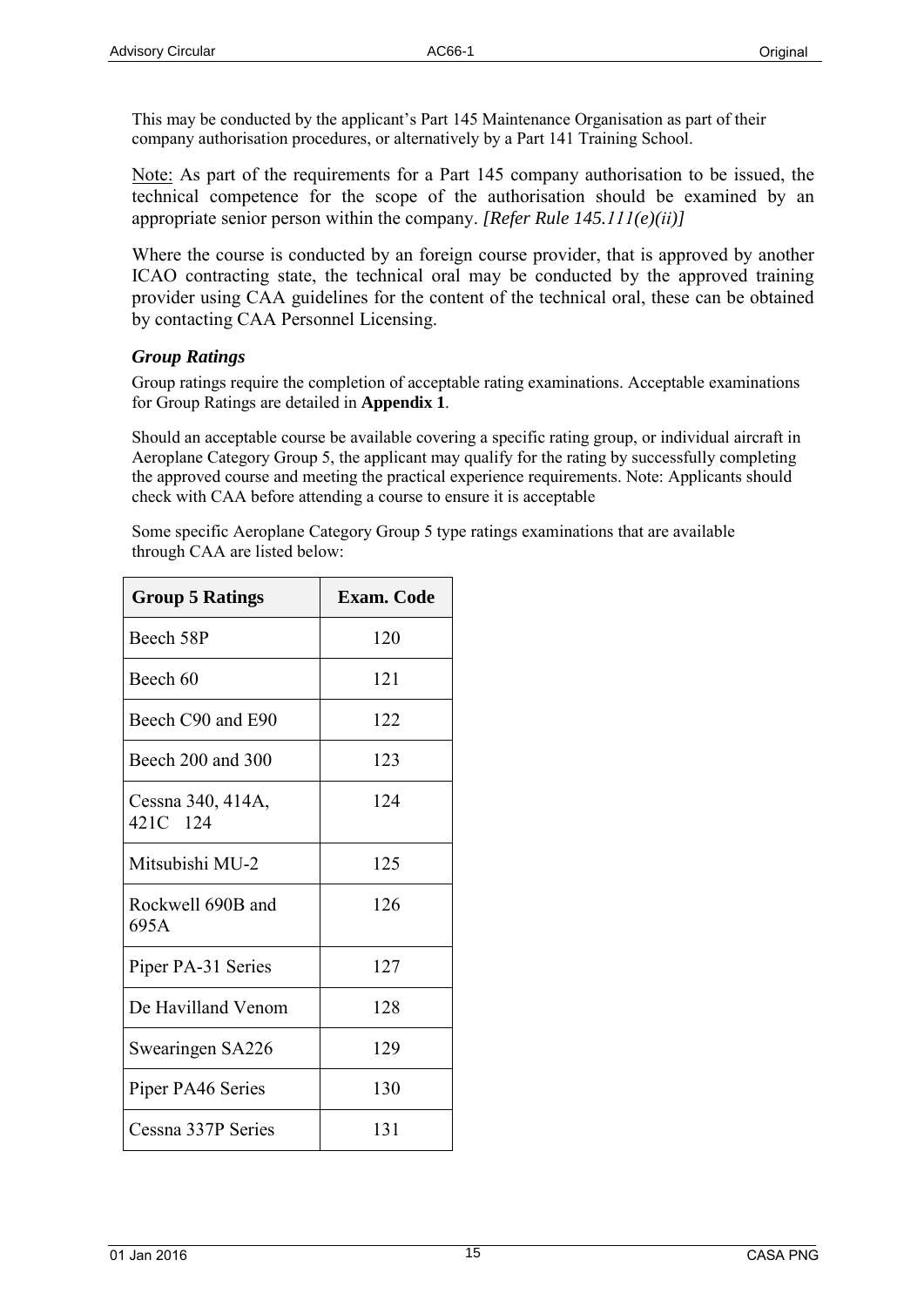### *Group 7 Component Ratings*

Group 7 component type rating qualification may be met by either an approved or acceptable course, or acceptable rating examination.

The Group 7 type rating qualification is also dependent on the applicant passing the prerequisite component overhaul examination that relates to the appropriate category. These examinations are in addition to the basic examinations detailed in 66.57.

The specific rating examinations are detailed in **Appendix 1**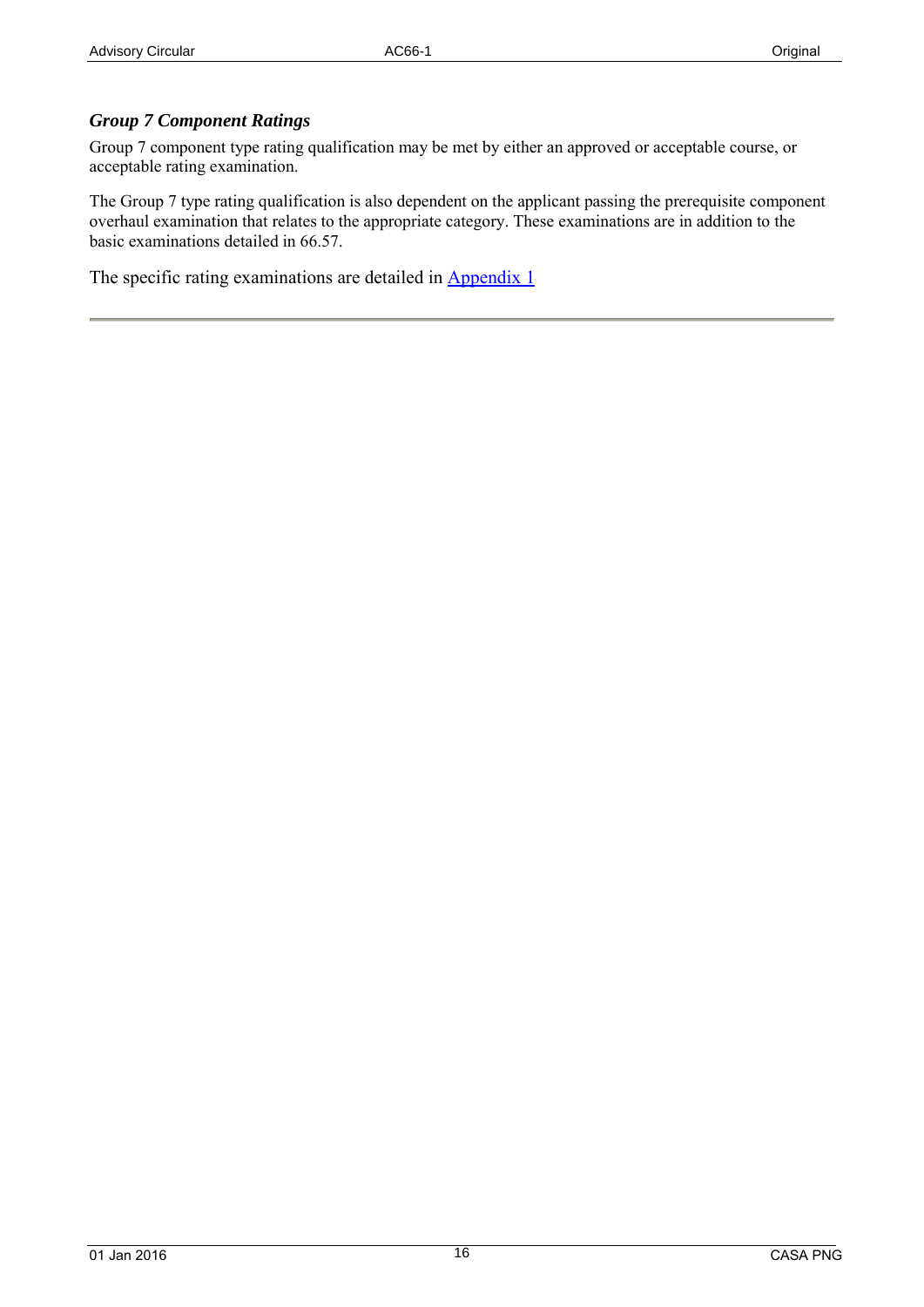## **Subpart D - Aircraft Maintenance Specialist certificate**

## **66.157 Eligibility requirements**

The certificate is issued to suitably qualified persons to permit the performance of maintenance and the release to service of aircraft or aircraft components within the limitations annotated on the certificate. AMS certificates are not issued as a replacement document for an aircraft maintenance engineer licence.

Restrictions may be placed on the certificate that include the limiting of privileges to specific inspection levels or specific components, or require the direct supervision by a fully qualified person. For the issue of an AMS certificate the rule requires the applicant to—

- provide evidence of appropriate practical experience; and
- hold a pass in acceptable examinations or an approved course, as appropriate.

Examination requirements may include the full suite of examinations required for the issue of an aircraft maintenance engineer licence or they may be any lesser number that the Director may determine. This will depend on the extent of the privileges to be granted, the technical background of the applicant, and the extent of the applicant's aviation related practical experience.

#### **AMS-1: Production Non type certificated aircraft; AMS-2:Specific Maintenance tasks and Processes; AMS-3:Amateur Built aircraft; AMS-4:Lack practical experience; AMS-5:Gliders & Microlight aircraft**

In the case of AMS 1to 5, the applicant will be required to demonstrate the eligibilty requirements of 66.157.

The applicant for AMS 1 to 5 may continue to exercise the privilege of the AMS certificate as long as they continue to comply with the conditions of validity specified in 66.163.

The minimum requirements for an applicant who is not the primary constructor of production non type certificated aircraft are either:

- to complete examination codes 02, 03, 04 07, 20 and 21. (In addition, subject 16 is required for • compass compensation privileges); or
- complete an acceptable course and examination (subject 180).

#### **Specific Maintenance Tasks**

The minimum examination standard required for an unlicensed engineer is either:

- a successful pass of a composite examination covering the technical aspects of the AMS certificate coverage and Air Legislation; or
- an approved course covering the technical aspects and a pass in an acceptable Air Legilsation examination.

## **Practical Experience for a LAME applying to hold an AMS-4**

To gain the full practical experience required for a rating, rule 66.107(2) provides for a LAME to be eligible for issue of a AMS-4. The prerequisite is that the examination or type-course requirements for the rating have been met and a minimum acceptable level of practical experience has been gained already.

#### **Air Legislation Exam Time Limitation for AMS-4**

An AMS-4 is also used to facilitate a foreign AME Licence holder to 'transition' onto the Papua New Guinea AME Licence by allowing him to study for and pass the Air Legislation exam within 3 months of issue. No further extension will be granted to the holder, unless he/she has made an attempt to sit for the Air Legislation exam and subsequently failed.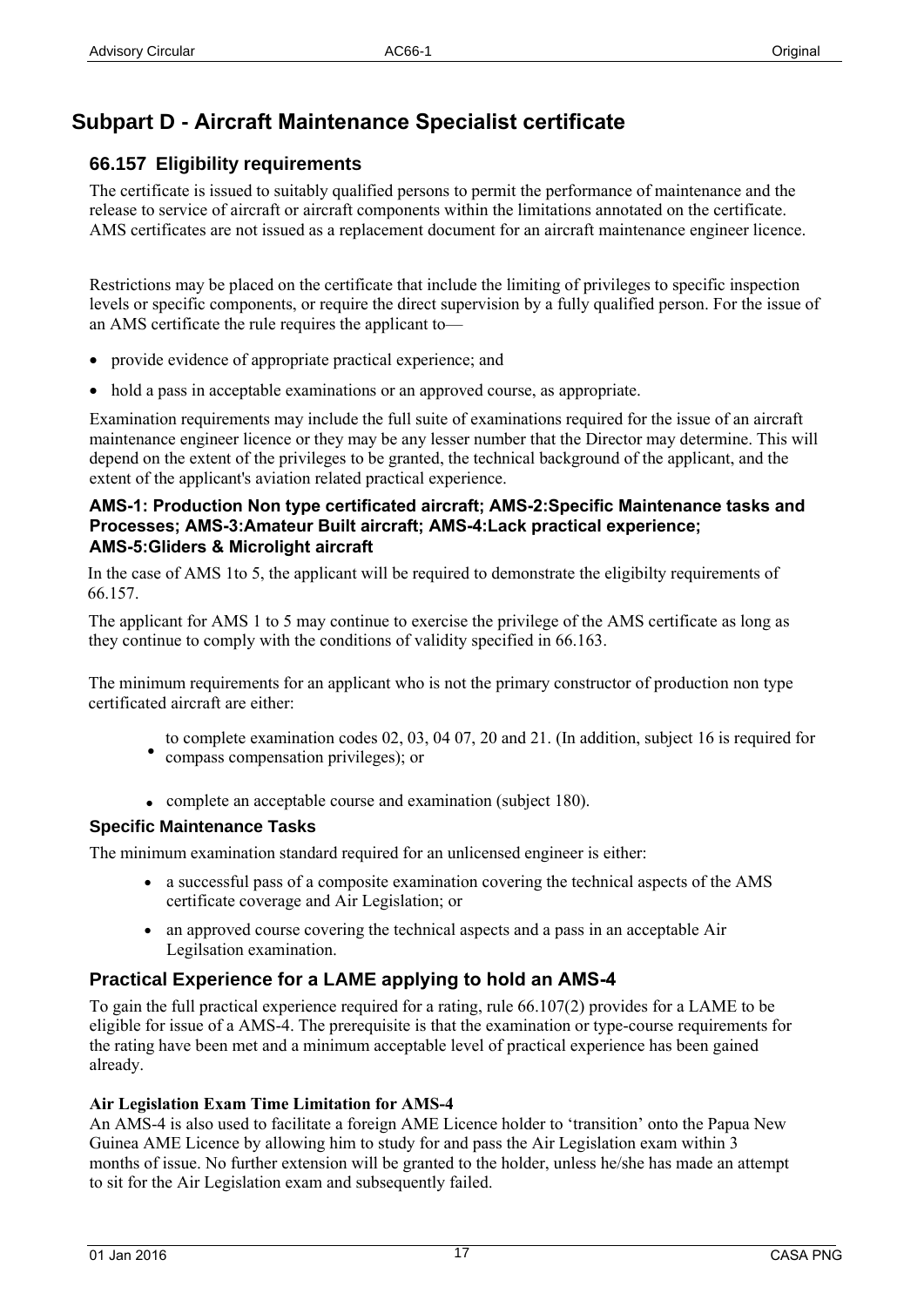The practical experience required before the issue of a AMS-4 certificate approval will vary, depending on the limitations to be applied to the certificate. The following should be considered when demonstrating appropriate practical experience of aircraft or aircraft component maintenance to gain AMS-4 issue—

### *General*

Experience levels should include periodic inspections, defect analysis and rectification, component replacement, servicing, and functional testing.

## *Supervision*

Performance of maintenance on the specific aircraft or component covered by the AMS-4 certificate, whilst under the supervision of a fully qualified person being—

- a rated aircraft maintenance engineer;
- an approved training organisation;
- a manufacturer's technical representative; or
- a foreign operator approved by the competent authority of that State–

may be acceptable as grounds for a reduced level of required practical experience for certificate issue. This supervision should be carried out on site during maintenance tasks, remote supervision is not acceptable.

### *Similar existing rating coverage*

Evidence of limited experience on type, plus evidence of experience or a rating on similar aircraft or aircraft components may be acceptable grounds for a reduction in the required practical experience for certificate issue. For example - a turbine engine of an earlier model that has the same basic technology but different components.

## *'First-of-Type' aircraft introduction*

Due to the introduction of a new type of aircraft or aircraft component new ratings have to be issued or gained. The necessary experience period is accommodated by the Director issuing AMS-4 certificates in the interim.

When a AMS-4 certificate is required, the individual, or organisation, introducing the aircraft or aircraft component should submit a schedule of intended practical training or OJT to CAA. This will be assessed for acceptance before commencement of the training.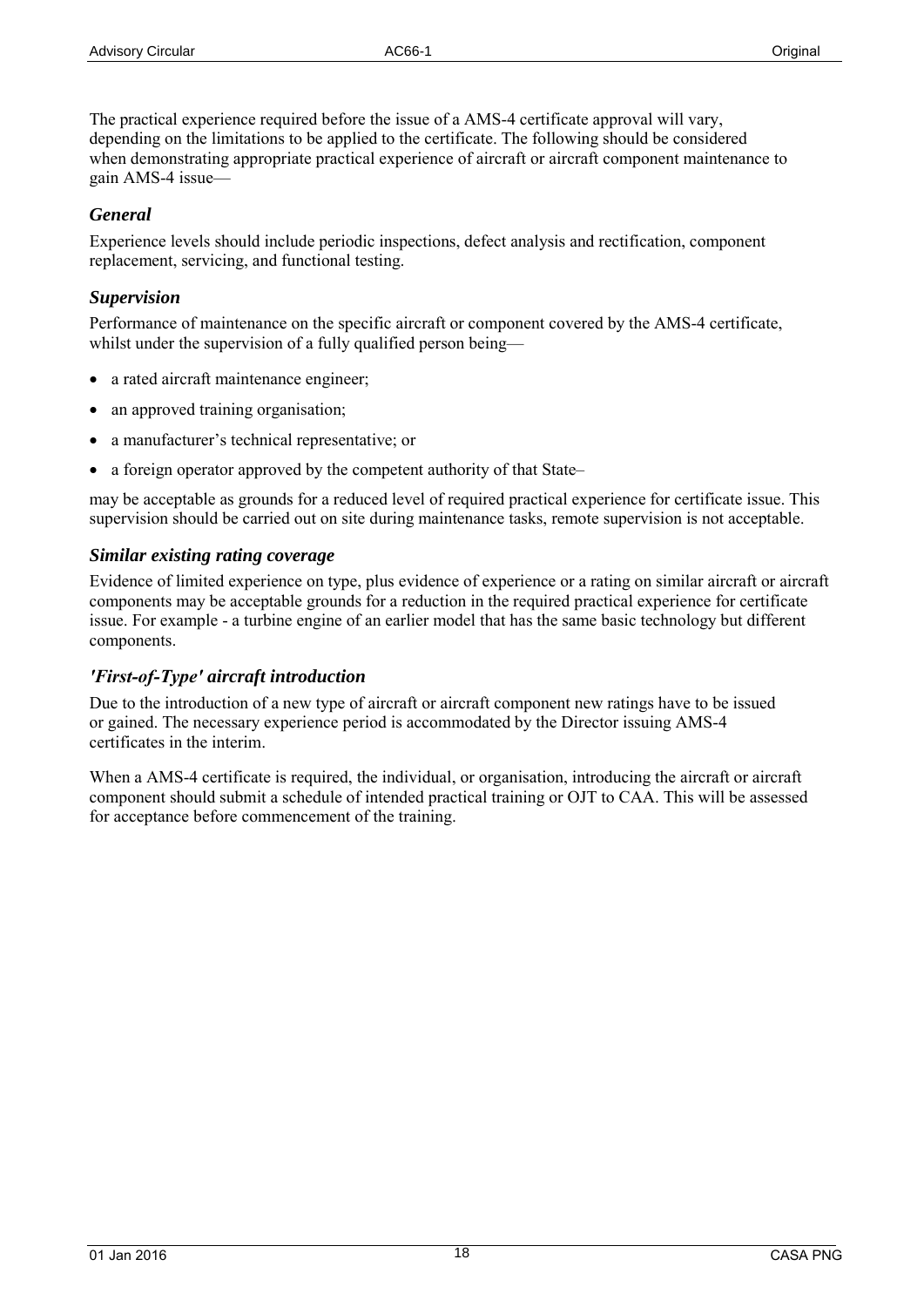## **Subpart E - Certificate of Inspection Authorisation - (IA)**

## **66.205 Eligibility requirements**

To be eligible for a certificate of inspection authorisation the applicant must meet the requirements of rule 66.205. The following point should be noted—

- The applicant must hold a current aircraft maintenance engineer licence in both the airframe and powerplant categories or rotorcraft and powerplant categories; and •
- at the time of application, have held that license for at least 5 years; and met the recency experience requirements of 66.63 as a certifying LAME within the immediately preceding 24 months for a period of at least 6 months or supervised the maintenance of aircraft relvant to the ratings held in an executive capacity directly involving the management of or control of aircraft maintenance or performed a technical training function acceptable to the Director in a certificated training organization relevant to the ratings held or performed an airworthiness or maintenance function acceptable to the Director as equivalent experience; and
- Continue to meet the medical requirements of 66.17; and
- completed an IA Initial course of instruction conducted by the Director or a Part 141 ATO.

The *course of instruction* in rule 66.205(a)(4) is an IA Initial Issue Course that is specific to the certificate of inspection authorisation and is conducted by the Director, or a Part 141 training organisation.

## **66.207 Privileges and limitations**

The IA certificate entitles the holder to:

- perform and certify the review of airworthiness in accordance with Part 43 Subpart D; and
- certify conformity with technical data after the completion of major modifications and major repairs in accordance with Part 43 Subpart E.

#### *Familiarity*

The rule does not specifically require that the holder of a certificate of inspection authorisation is rated on each aircraft that the holder performs a review of airworthiness on.

However, similar to the familiarity requirements of rule 66.59(b) to exercise the privileges of the AME Licence, and rule  $43.53(a)(1)$  for the performance of all maintenance, the holder of a certificate of inspection authorisation *must be familiar with the specific aircraft type to perform a review of airworthiness.* Without being familiar, an IA cannot be reasonably assured that all the requirements for the performance of the review of airworthiness have been met.

Experience over the 10 years since the IA certificate has been introduced has demonstrated that IAs who are not familiar on type cannot perform a review of airworthiness to an acceptable standard to meet the requirements of Rule Part 43 Subpart D.

## **66.211 Recent experience requirements**

This rule prescribes the recent experience requirements concerning the certificate. It is emphasised that performing the routine or 100-hour inspection does not count towards maintaining recent experience for a certificate of inspection authorisation.

Rule 66.209 provides for a certificate of inspection authorisation to be issued for a period up to 60 months. To gain a new certificate of inspection authorisation the holder should apply to attend a CAA IA Renewal Course. Applicants should contact the CAA at least 90 days before expiry of the certificate to ensure a position on a course is available.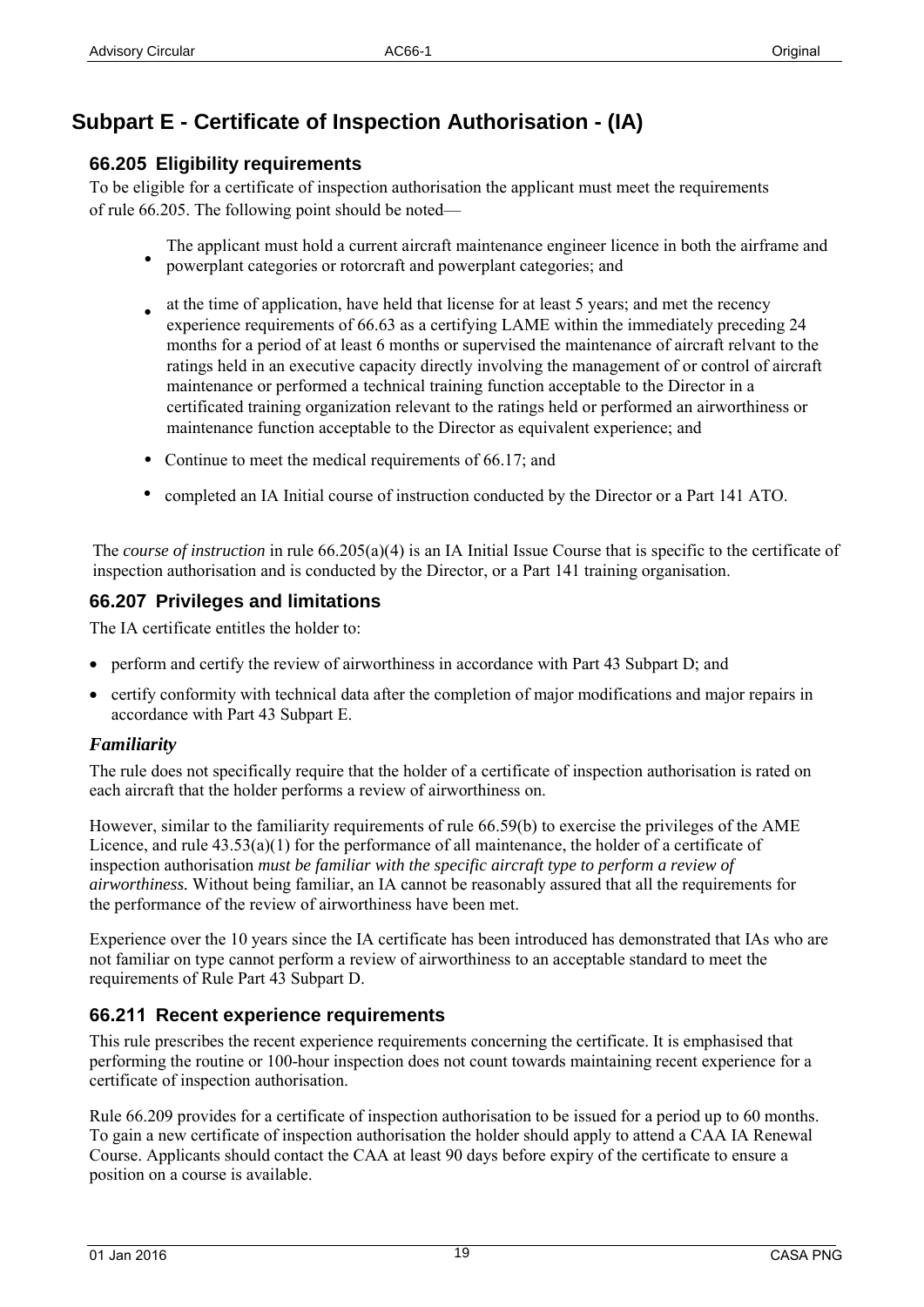## **APPENDIX 1 - Categories and Ratings described**

<span id="page-19-1"></span>

| <b>Category</b>     | Rating Group - Ref Rule Part 66 for full Group description | <b>Examinations / Course req.</b>      |
|---------------------|------------------------------------------------------------|----------------------------------------|
| <b>Aeroplane</b>    | Group 1 Metal skin, unpress, < 5700kg, fixed u/c           | 60 Written and 61 Oral                 |
|                     | Group 2 Metal skin, unpress, < 5700kg, not Gp 1            | 62 Written and 63 Oral                 |
|                     | Group 3 Wood or Tube structure, fabric cover               | 64 Written and 65 Oral                 |
|                     | Group 4 FRP or similar construction                        | 66 Written and 67 Oral                 |
|                     | Group 5 Specific Type - Press, < 5700kg                    | 5 + rating exam / course, tech. oral   |
|                     | Group 6 Specific Type - Press, > 5700kg                    | 5 + type rating course, tech. oral     |
|                     | Group 7 Airframe Component                                 | $10 + 34$ written and 35 oral          |
| <b>Rotorcraft</b>   | Group 1 Piston engined rotorcraft other than Gp 3          | 80 written and 81oral                  |
|                     | Group 2 Turbine engined rotorcraft other than Gp 3         | 82 written and 83 oral                 |
|                     | Group 3 Specific Type - considered other than Gp 1 or 2    | type rating course                     |
|                     | Group 7 Helicopter Dynamic Component                       | $10 + 46$ written and 47 oral          |
| <b>Powerplant</b>   | Group 1 Normally aspirated piston engine                   | 7 + 70 written and 71oral              |
|                     | Group 2 Turbo, supercharged & radial piston engine         | 7 + 72 written and 73 oral             |
|                     | Group 3 Specific Type - Turbines                           | 8 + type rating course, tech. oral     |
|                     | Group 7 Piston Engine Component                            | $10 + 40$ written and 41 oral          |
|                     | Group 7 Turbine Engine Component                           | $10 + 42$ written and 43 oral          |
|                     | Group 7 Propeller Component                                | $10 + 44$ written and 45 oral          |
| <b>Electrical</b>   | Group 1 Electrical systems                                 | 90 written and 91 oral                 |
|                     | Group 2 Specific Type - elec. systems a/c > 5700 kg        | 12,13 + type rating course, tech. oral |
|                     | Group 7 Electrical Component                               | 22 + 50 written and 51 oral            |
| <b>Instrument</b>   | Group 1 General a/c Inst. systems                          | 93 written and 94 oral                 |
|                     | Group 2 Auto flight & Nav systems                          | $14 + 95$ written and 96 oral          |
|                     | Group 3 Specific Type - flight systems a/c > 5700 kg       | 12,14 + type rating course, tech. oral |
|                     | Group 7 Instrument Component                               | $22 + 52$ written and 53 oral          |
| <b>Radio</b>        | Group 1 Airborne Comms. systems                            | 101 written and 102 oral               |
|                     | Group 2 Airborne Nav. systems                              | 15 + 103 written and 104 oral          |
|                     | Group 3 Airborne Radar systems                             | 15 + 105 written and 106 oral          |
|                     | Group 4 Specific Type - radio systems a/c > 5700 kg        | 12,15 + type rating course, tech. oral |
|                     | Group 7 Radio Component                                    | $22 + 54$ written and 55 oral          |
| <b>LTA Aircraft</b> | Group 1 Hot air free balloons and airships                 | $18 + 200$ oral                        |
| (balloons)          | Group 2 Gas filled airships and components                 | $18 + 201$ oral                        |

**Legend**

X - Group Ratings

R - Individual Type Ratings

<span id="page-19-0"></span>C - Component Ratings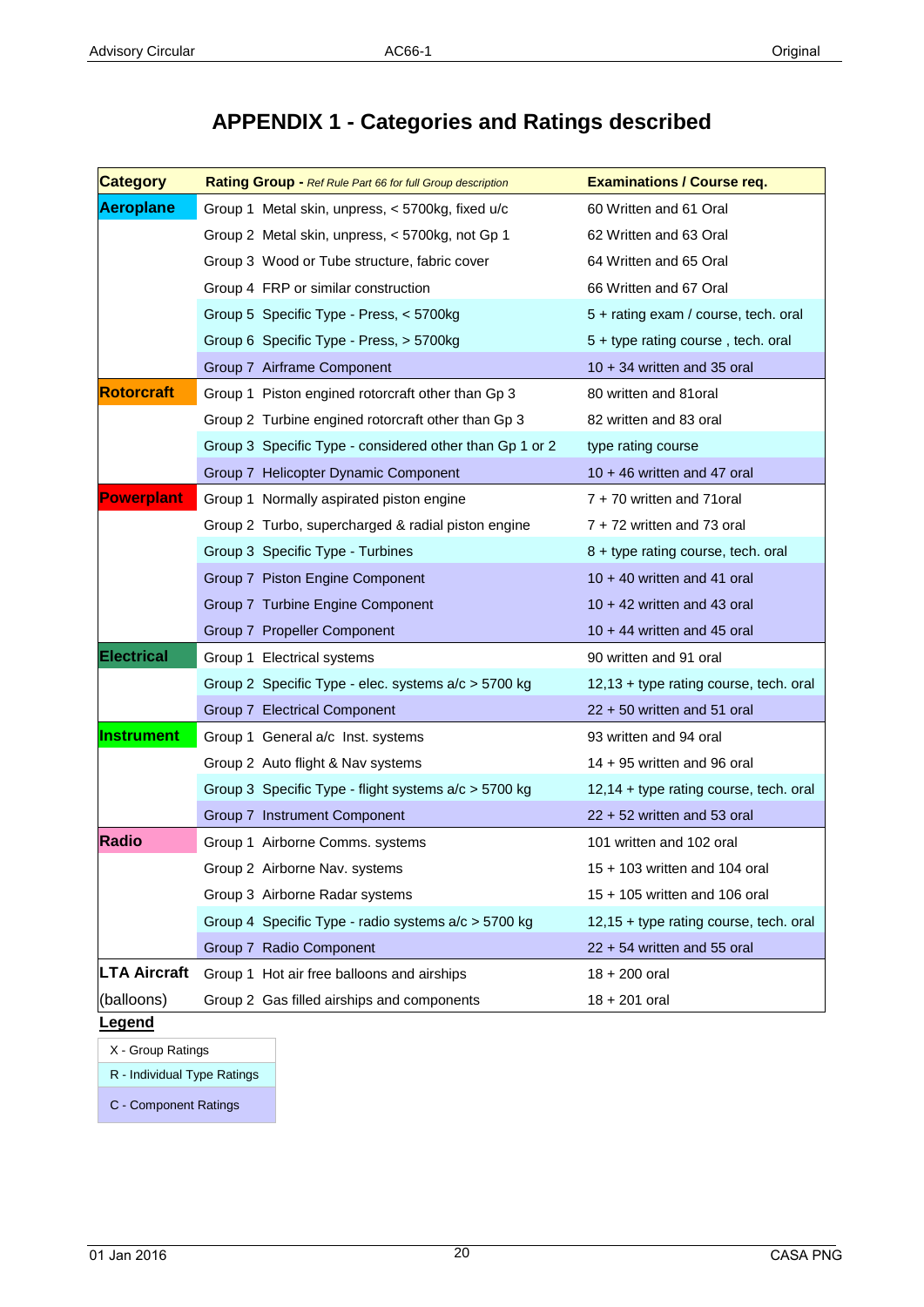## **APPENDIX 2 - AMEL Ratings**

Note: these listings may not include all models recently type accepted into PNG. This does not exclude those types from the various AMEL Categories. The rating Groups are described in Rule Part 66 Appendix B .If unsure contact CAA.

## **Category Aeroplane Rating Groups 1 to 6**

| <b>Rating Group 1</b>                                                                                                                                       | <b>Rating Group 2</b>                                                                                                                                                              |  |  |
|-------------------------------------------------------------------------------------------------------------------------------------------------------------|------------------------------------------------------------------------------------------------------------------------------------------------------------------------------------|--|--|
| Metal stressed skin unpressurised commercially<br>manufactured and amateur-built aeroplanes not<br>exceeding 5700 kg MCTOW and with fixed<br>undercarriage: | Metal stressed skin unpressurised type certified<br>and amateur-built aeroplanes other than Group 1:<br>That is retractable aircraft that are Metal stressed<br>skin unpressurised |  |  |
| Note: excludes retractable models of any specific<br>type listed.                                                                                           | Aerocommander 500 series, & 680 series                                                                                                                                             |  |  |
| Aerocommander 100                                                                                                                                           | <b>Aviation Traders DC-4/ATL-98</b>                                                                                                                                                |  |  |
| <b>AESL/Victa Airtourer series</b>                                                                                                                          | Beech 24 series, V35 series, A36 series, 58, 95,<br>65 and 76 series, & 99 series                                                                                                  |  |  |
| Beagle B121                                                                                                                                                 | Bristol 170                                                                                                                                                                        |  |  |
| Beech B19, 23 series & 77                                                                                                                                   | Cessna 172RG, 177RG 182 series, 210 series,                                                                                                                                        |  |  |
| Bolkow 208 series                                                                                                                                           | 212 series, T303, 310 and 320 series, 337 series,<br>402 and 404 series, & A-37B                                                                                                   |  |  |
| <b>Britten Norman BN-2 series</b>                                                                                                                           | <b>Chance Vought Corsair</b>                                                                                                                                                       |  |  |
| Cessna 150, 152, 170, 172, 177, 180, 182, 185 O-<br>1, A188 series, 206 series, 207 series, 208 series,                                                     | <b>Curtiss P40 series</b>                                                                                                                                                          |  |  |
| & 336.                                                                                                                                                      | De Havilland DH104, & DH114                                                                                                                                                        |  |  |
| De Havilland-Australia DHA3 series                                                                                                                          | Douglas DC-3                                                                                                                                                                       |  |  |
| De Havilland-Canada DHC1 series, DHC2 series,<br>& DHC6 series                                                                                              | Embraer EMB-110                                                                                                                                                                    |  |  |
| Ercoupe 415                                                                                                                                                 | <b>GAF Nomad series</b>                                                                                                                                                            |  |  |
| Fletcher FU-24 series                                                                                                                                       | Garden GY80                                                                                                                                                                        |  |  |
| Grumman American AA-1 and AA-5                                                                                                                              | Grumman G21 and G44, TB series Avenger                                                                                                                                             |  |  |
| Morane Saulnier MS880 and MS885 & MS893                                                                                                                     | <b>Gulfstream GA7</b>                                                                                                                                                              |  |  |
| series                                                                                                                                                      | Hawker Sea Fury                                                                                                                                                                    |  |  |
| <b>NZAIL Cresco series</b>                                                                                                                                  | Lake LA-4                                                                                                                                                                          |  |  |
| <b>NZAIL CT-4</b>                                                                                                                                           | Mooney M20 series                                                                                                                                                                  |  |  |
| Partenavia P-68 series                                                                                                                                      | Moravin Zlin 526F                                                                                                                                                                  |  |  |
| Pilatus PC-6 series                                                                                                                                         | North American Harvard/T-6 series, P-51 Mustang,                                                                                                                                   |  |  |
| Piper PA-28 series, PA-32 series, PA-36 series, &<br>PA-38 series                                                                                           | & T-28 Trojan<br>Piper Aerostar 600 series, PA-23, PA-30, PA-34,                                                                                                                   |  |  |
| PZL-104 Wilga series                                                                                                                                        | PA-39 and PA-44 series, PA-24 series, PA-28R,<br>and PA-32R series, & PA-31 series                                                                                                 |  |  |
| Transavia PL12 series                                                                                                                                       | <b>Supermarine Spitfire</b>                                                                                                                                                        |  |  |
| Rockwell Commander S2R                                                                                                                                      | Ted Smith Aerostar 600 series                                                                                                                                                      |  |  |
| Schweizer G164 Ag Cat. Series                                                                                                                               |                                                                                                                                                                                    |  |  |
| SOCATA TB9 and TB10                                                                                                                                         |                                                                                                                                                                                    |  |  |
| Yeoman Cropmaster series                                                                                                                                    |                                                                                                                                                                                    |  |  |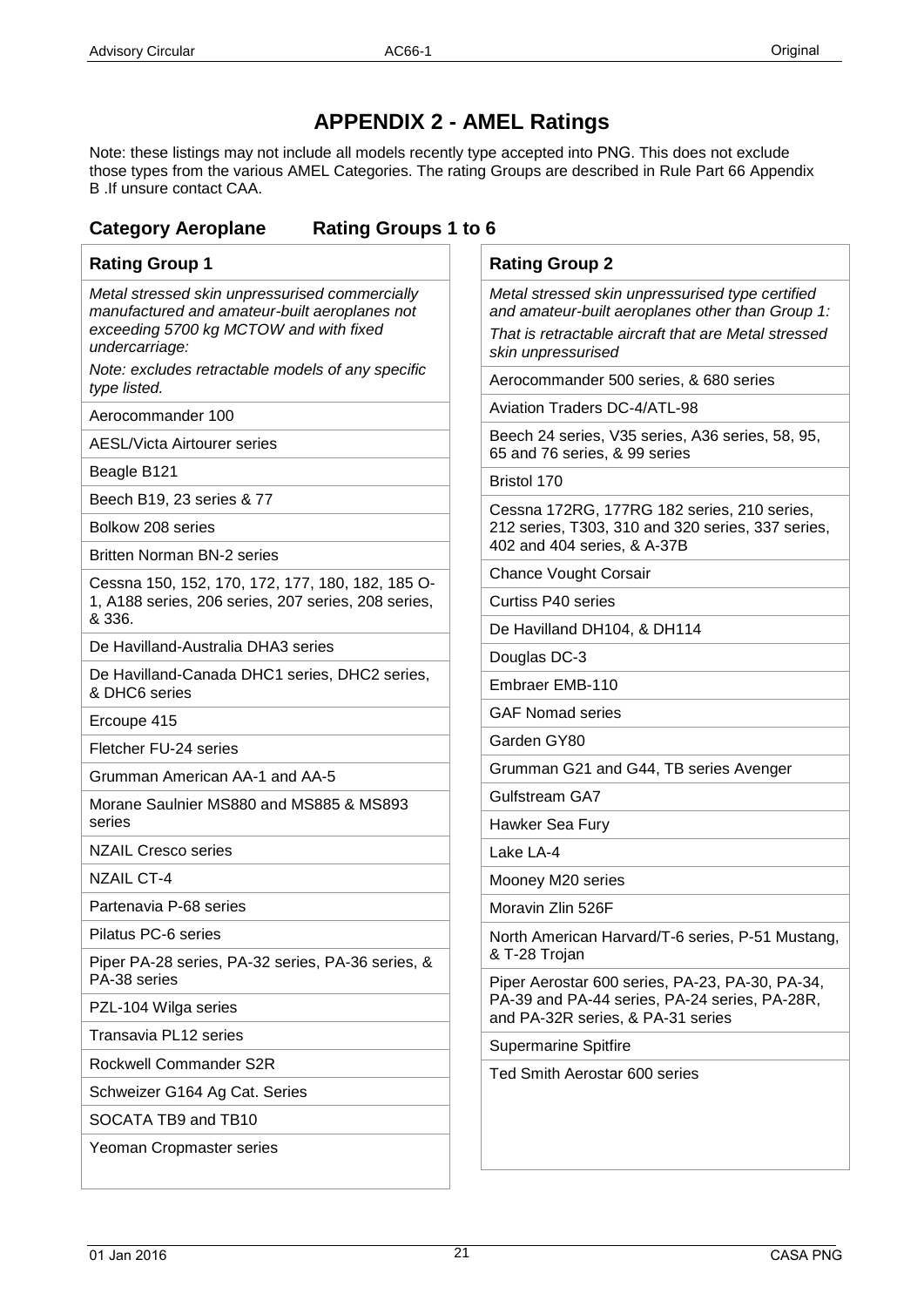| <b>Rating Group 3</b>                                                             | Commercially manufactured or Amateur-built<br>aeroplanes constructed principally of fibre<br>reinforced plastic (FRP), or similar material:<br>Slingsby T61C Falcon, & T67 Firefly |  |
|-----------------------------------------------------------------------------------|------------------------------------------------------------------------------------------------------------------------------------------------------------------------------------|--|
| Commercially manufactured and amateur-built                                       |                                                                                                                                                                                    |  |
| aeroplanes with, principally, wooden, tubular, or<br>fabric covered structure:    |                                                                                                                                                                                    |  |
| Auster B8                                                                         |                                                                                                                                                                                    |  |
| Auster J series                                                                   |                                                                                                                                                                                    |  |
| Beagle A61 series, A109 series                                                    |                                                                                                                                                                                    |  |
| Cessna 120                                                                        |                                                                                                                                                                                    |  |
| Champion 7 series                                                                 |                                                                                                                                                                                    |  |
| Chrislea CH-3                                                                     |                                                                                                                                                                                    |  |
| Falco F8L                                                                         |                                                                                                                                                                                    |  |
| Rearwin 9000 series                                                               |                                                                                                                                                                                    |  |
| De Havilland DH60 series, DH82 series, DH83<br>series, DH89 series, & DH94 series |                                                                                                                                                                                    |  |
| <b>General Aircraft ST-25</b>                                                     |                                                                                                                                                                                    |  |
| Maule M4 and M5 series                                                            |                                                                                                                                                                                    |  |
| <b>Percival Prentice &amp; Proctor</b>                                            |                                                                                                                                                                                    |  |
| Piper J, PA-18 series, PA-22 series, & PA-25<br>series                            |                                                                                                                                                                                    |  |
| <b>Pitts Special series</b>                                                       |                                                                                                                                                                                    |  |
| Taylorcraft BC series & 20                                                        |                                                                                                                                                                                    |  |
| <b>Rating Group 4</b>                                                             |                                                                                                                                                                                    |  |
| <b>Rating Group 5 - Type ratings</b>                                              |                                                                                                                                                                                    |  |
| Prossurised aeroplanes not exceeding 5700 kg MCTOM, by individual types:          |                                                                                                                                                                                    |  |

| Pressurised aeroplanes not exceeding 5/00 kg MCTOW, by individual types: |                                            |  |
|--------------------------------------------------------------------------|--------------------------------------------|--|
| <b>Designator</b>                                                        | <b>Aircraft</b>                            |  |
| BE58P                                                                    | Beech 58P                                  |  |
| <b>BE60</b>                                                              | Beech B60                                  |  |
| <b>BE90</b>                                                              | Beech 90 series                            |  |
| <b>BE200</b>                                                             | Beech 200 and 300 series                   |  |
| C210P                                                                    | Cessna 210P series                         |  |
| C337P                                                                    | Cessna 337P series                         |  |
| C414                                                                     | Cessna 340, 414A, 421, 425 and 441 series  |  |
| C <sub>500</sub>                                                         | Cessna Citation 500 series                 |  |
| C <sub>525</sub>                                                         | Cessna Citation 525 series                 |  |
| DH115                                                                    | De Havilland Vampire DH115 and Venom DH112 |  |
| $L-29$                                                                   | Aero Vodochody L-29 series                 |  |
| Aero L-39                                                                | Aero Vodochody L-39 series                 |  |
| MU <sub>2</sub>                                                          | Mitsubishi MU-2 series                     |  |
| PA31P                                                                    | Piper PA-31P series                        |  |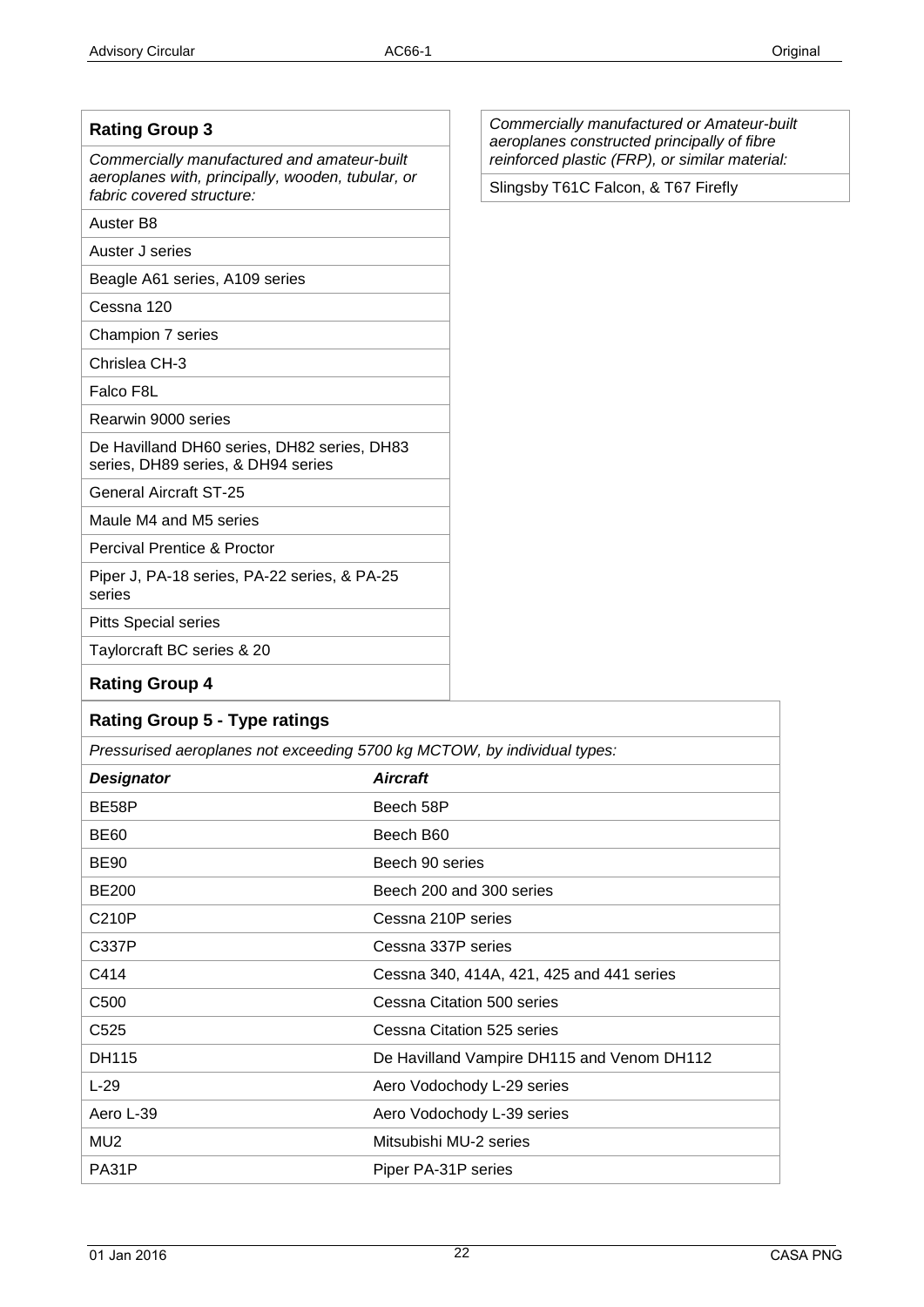ľ

٦

| Piper PA42 | Piper PA 42P (Cheyenne) series |
|------------|--------------------------------|
| PA46P      | Piper PA 46P series            |
| R690       | Rockwell 690B & 695A           |
| SA226      | Swearingen SA226 series        |

| <b>Rating Group 6 - Type ratings</b>                               |                                        |  |  |
|--------------------------------------------------------------------|----------------------------------------|--|--|
| Pressurised aeroplanes exceeding 5700 kg MAUW by individual types: |                                        |  |  |
| <b>Designator</b>                                                  | <b>Aircraft Series</b>                 |  |  |
| A320                                                               | Airbus A320 Series                     |  |  |
| ATR72                                                              | ATR 72 series                          |  |  |
| AW650                                                              | Armstrong Whitworth AW650 series       |  |  |
| <b>BAe125</b>                                                      | British Aerospace HS 125 series        |  |  |
| <b>BAe146</b>                                                      | British Aerospace 146 series           |  |  |
| BAe J31                                                            | British Aerospace J31 Jetstream series |  |  |
| BAe J41                                                            | British Aerospace J41 Jetstream series |  |  |
| <b>BE1900</b>                                                      | Beech 1900 series                      |  |  |
| <b>B727</b>                                                        | Boeing 727 series                      |  |  |
| <b>B737</b>                                                        | Boeing 737-100 & 200 series            |  |  |
| B737-3/4/5                                                         | Boeing 737-300, 400, & 500 series      |  |  |
| B737-6/7/8                                                         | Boeing 737-600, 700, & 800 series      |  |  |
| B747-2                                                             | Boeing 747-200 series                  |  |  |
| B747-4                                                             | Boeing 747-400 series                  |  |  |
| B767                                                               | Boeing 767 series                      |  |  |
| B777                                                               | Boeing 777-200 series                  |  |  |
| C650                                                               | Cessna Citation 111                    |  |  |
| <b>CV580</b>                                                       | Convair 580 series                     |  |  |
| DC <sub>8</sub>                                                    | McDonnell Douglas DC-8                 |  |  |
| DHC <sub>8</sub>                                                   | De Havilland Canada DHC-8 series       |  |  |
| F <sub>10</sub>                                                    | AMD-Ba-Falcon 10 series                |  |  |
| F <sub>200</sub>                                                   | AMD-BA-Falcon 200 and 20 series        |  |  |
| F <sub>27</sub>                                                    | Fokker F27 series                      |  |  |
| GIV                                                                | <b>Gulfstream GIV series</b>           |  |  |
| <b>HS748</b>                                                       | Hawker Siddeley HS 748 series          |  |  |
| Hunter                                                             | <b>Hawker Hunter</b>                   |  |  |
| <b>IAI 1124</b>                                                    | Westwind / IAI 1124 series             |  |  |
| LJ35/36                                                            | Learjet 35 and 36 series               |  |  |
| <b>SA227</b>                                                       | Swearingen Metroliner SA227 series     |  |  |
| SF340                                                              | SAAB 340 series                        |  |  |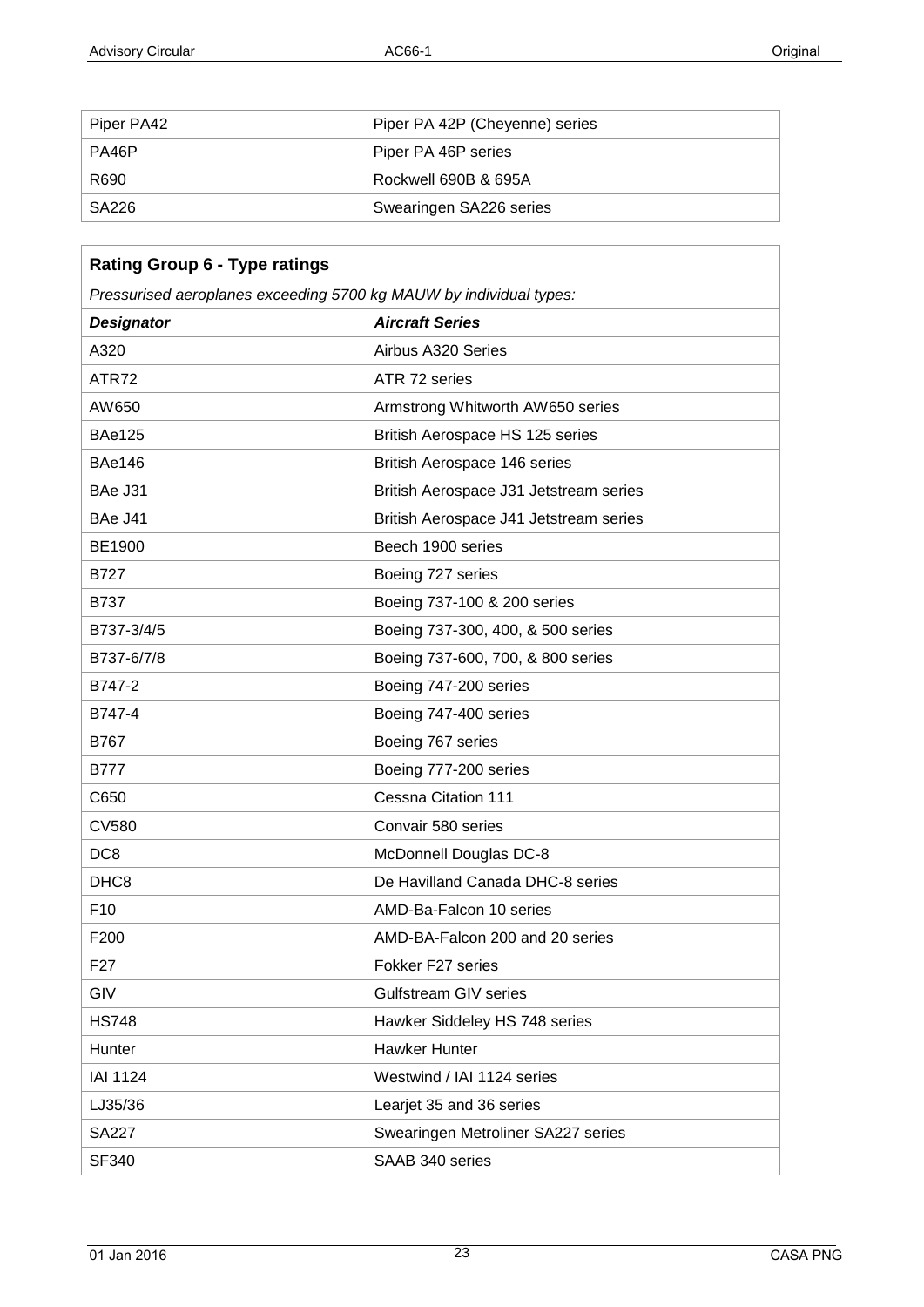## **Category Rotorcraft Rating Groups 1 to 3**

| <b>Rating Group 1</b>                             | <b>Rating Group 2</b>                               |  |  |
|---------------------------------------------------|-----------------------------------------------------|--|--|
| Piston-engine rotorcraft                          | Turbine-engine rotorcraft other than those included |  |  |
| <b>Brantly B2</b>                                 | in Group 3                                          |  |  |
| Bell 47 and Kawasaki-Bell 47 series, except Soloy | Aerospatiale AS350 series                           |  |  |
| conversion                                        | Aerospatiale SA315                                  |  |  |
| Enstrom F-28, 280 series                          | Bell 47 Soloy conversion                            |  |  |
| Hughes / Schweizer 269 series                     | Bell 206, 407 and OH-58 series                      |  |  |
| Hiller UH12E series except Soloy conversion       | Eurocopter EC120 and EC130 series                   |  |  |
| Robinson R22 and R44 series                       | Fairchild Hiller FH-1100                            |  |  |
| Rotorway Exec                                     | Hiller UH12E Soloy conversion                       |  |  |
| Sikorsky S-55B                                    | Hughes 369 series / Kawasaki 369 series             |  |  |
|                                                   | McDonnell Douglas MD500                             |  |  |

| Rating Group 3 - Specific Type ratings                                                                               |                                                      |  |  |  |
|----------------------------------------------------------------------------------------------------------------------|------------------------------------------------------|--|--|--|
| Rotorcrafts that the Director considers are not included in Groups 1 or 2 due to their complex<br>design or systems. |                                                      |  |  |  |
| <b>Designator</b>                                                                                                    | <b>Rotorcraft Type</b>                               |  |  |  |
| AS355                                                                                                                | Aerospatiale AS355                                   |  |  |  |
| A109                                                                                                                 | Augusta 109                                          |  |  |  |
| AW139                                                                                                                | Augusta AB and AW 139                                |  |  |  |
| <b>B205</b>                                                                                                          | Bell 204, 205, & UH-1                                |  |  |  |
| B212                                                                                                                 | Bell 204, 205, 212, & UH-1                           |  |  |  |
| B214                                                                                                                 | <b>Bell 214</b>                                      |  |  |  |
| <b>B214ST</b>                                                                                                        | Bell 214 ST                                          |  |  |  |
| <b>B222</b>                                                                                                          | Bell 222                                             |  |  |  |
| B412                                                                                                                 | <b>Bell 412</b>                                      |  |  |  |
| <b>BK117</b>                                                                                                         | Kawasaki BK-117 Series and Airbus BK117 B2/D2 modelS |  |  |  |
| B0105                                                                                                                | <b>MBB 105</b>                                       |  |  |  |
| CH107                                                                                                                | Columbia Helicopters Inc. 107                        |  |  |  |
| CH <sub>234</sub>                                                                                                    | Columbia Helicopters Inc. 234                        |  |  |  |
| EC135                                                                                                                | Eurocopter EC135                                     |  |  |  |
| S76                                                                                                                  | Sikorsky S-76                                        |  |  |  |
| SA365                                                                                                                | Aerospatiale SA365N Dauphine II                      |  |  |  |
| <b>SCOUT AH-1</b>                                                                                                    | <b>Westland Scout AH-1</b>                           |  |  |  |
| Wessex                                                                                                               | <b>Westland Wessex</b>                               |  |  |  |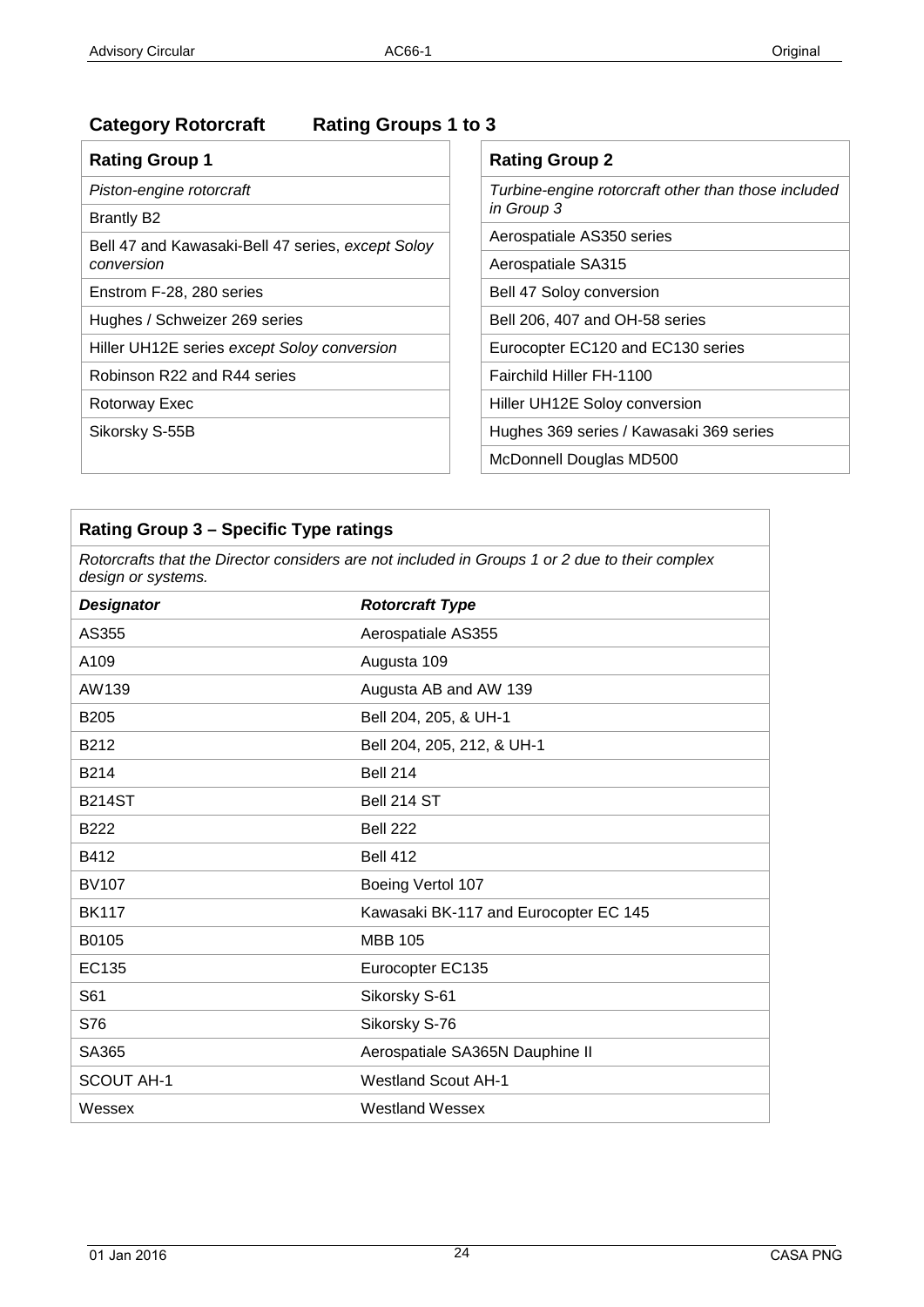## **Category Power plant Rating Groups 1 to 3**

| <b>Rating Group 1</b>                                                                         | <b>Rating Group 2</b>                                                                          |  |  |  |  |
|-----------------------------------------------------------------------------------------------|------------------------------------------------------------------------------------------------|--|--|--|--|
| All normally aspirated piston engines,<br>including -                                         | All turbocharged or supercharged piston engines,<br><i>including -</i>                         |  |  |  |  |
| All Teledyne Continental and Rolls Royce<br>Continental normally aspirated piston engines     | Allison V-1710                                                                                 |  |  |  |  |
|                                                                                               | Avco Lycoming TIO-540 series, TIO-541 series,                                                  |  |  |  |  |
| De Havilland Gipsy 1, Gipsy Minor, Gipsy Major,<br>Gipsy Six 1, Queen series except Queen 70, | LTIO-540 series, TO-360 and LTO-360 series,<br>TVO-435 series, IGSO-540 series                 |  |  |  |  |
| Blackburn Cirrus Minor & Cirrus Major                                                         | Bristol Centaurus, Hercules 730 series<br>De Havilland Gipsy Queen 70                          |  |  |  |  |
| Le Blond 90-5F                                                                                |                                                                                                |  |  |  |  |
| All Avco Lycoming normally aspirated piston                                                   | Pratt and Whitney R-985 series, R-1340 series, R-<br>1830 series, R-2000 series, R-2800 series |  |  |  |  |
| engines                                                                                       |                                                                                                |  |  |  |  |
| Pobjoy Niagara III                                                                            |                                                                                                |  |  |  |  |
|                                                                                               | Rolls Royce and Packard V-1650 Merlin series                                                   |  |  |  |  |
| Piper Start Stamo MS1500                                                                      | Teledyne Continental GTSIO-520 series, TSIO-520                                                |  |  |  |  |
| Walter M137                                                                                   | series, TSIO-360 series, LTSIO-360                                                             |  |  |  |  |
| PZL AI-14RA                                                                                   | Wright R-1300 series, R-1820 series, R-2600                                                    |  |  |  |  |
| Normally aspirated piston engines in amateur-built<br>aircraft.                               | series                                                                                         |  |  |  |  |

## **Rating Group 3 – Specific Type ratings**

*All turbine engines, including APUs installed in aircraft and rotorcraft.*

| <b>Designator</b>   | <b>Powerplant Type</b>                | Installed in / Notes                      |
|---------------------|---------------------------------------|-------------------------------------------|
| A250                | Allison 250 - Series                  | FADEC versions requires specific training |
| A501                | Allison 501 (T-56) - Series           |                                           |
| <b>ALF502</b>       | Lycoming ALF502 - Series Turbofan     |                                           |
| <b>APS 3200 APU</b> | APS 3200 Series - APIC                | <b>APU - A320</b>                         |
| APS500              | Sundstrand APS500                     | <b>APU</b>                                |
| ARRIEL              | Turbomeca Arriel IB / 2E              | FADEC versions requires specific training |
| <b>ARRIUS</b>       | Turbomecca Arrius                     |                                           |
| <b>ARTOUSTE</b>     | Turbomeca Artouste IIIB               |                                           |
| ATF3                | Garrett ATF3-6                        |                                           |
| Avco Lycoming       | AL5512                                |                                           |
| Avon                | Rolls Royce Avon                      |                                           |
| CF <sub>6</sub>     | <b>General Electric CF6 - Series</b>  |                                           |
| CFM56               | <b>CFM56 Series</b>                   |                                           |
| CT58                | <b>General Electric CT58 - Series</b> |                                           |
| CT7                 | <b>General Electric CT7 - Series</b>  |                                           |
| CT7-2               | <b>General Electric CT7-2</b>         |                                           |
| CT7-5               | <b>General Electric CT7-5</b>         |                                           |
| <b>FJ44</b>         | Williams-Rolls Royce FJ44 - Series    |                                           |
| <b>GHOST</b>        | De Havilland Ghost - Series           |                                           |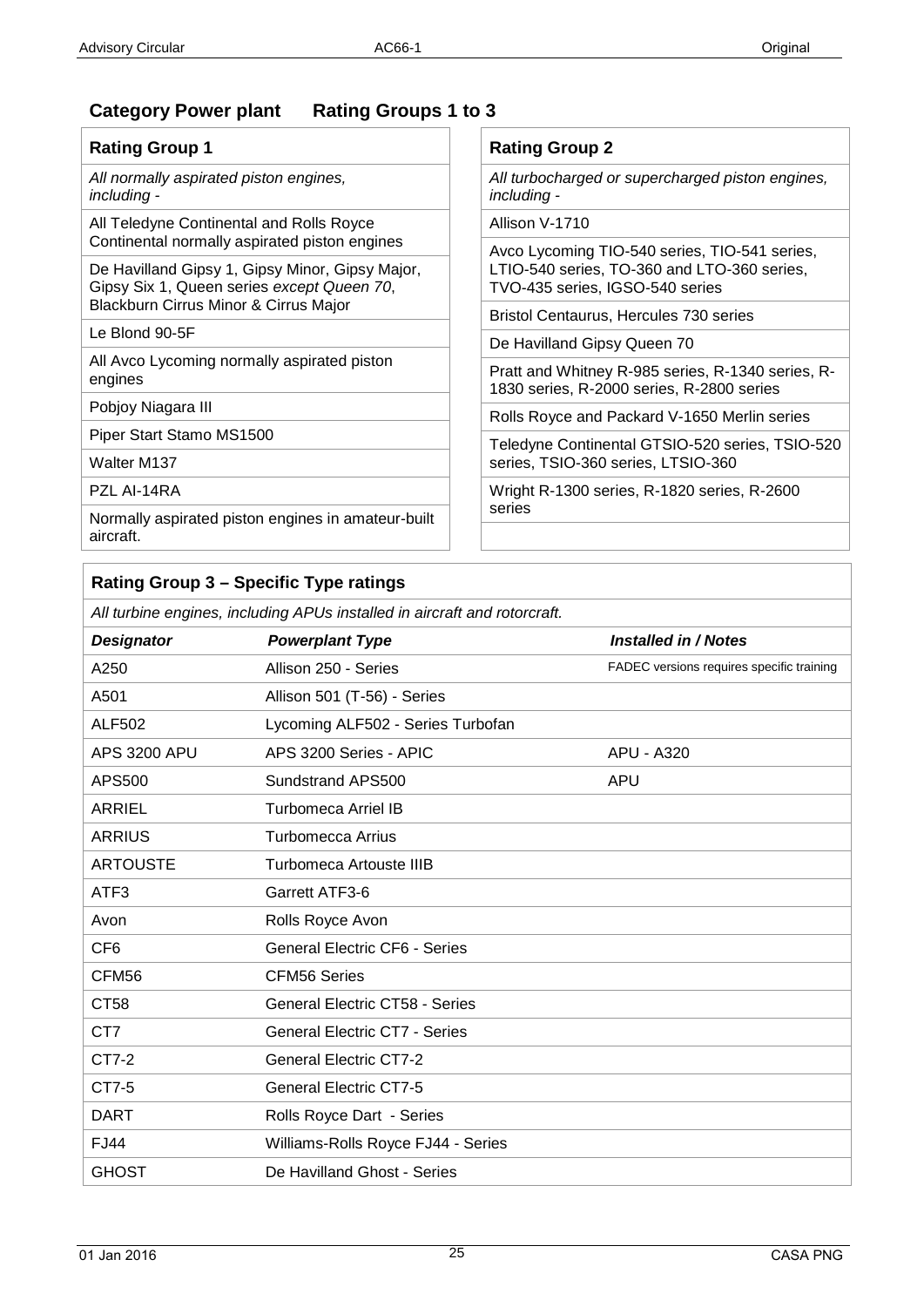| Gnome                   | Rolls Royce Gnome                              |                                           |
|-------------------------|------------------------------------------------|-------------------------------------------|
| <b>GOBLIN</b>           | De Havilland Goblin                            |                                           |
| <b>GTCP 131</b>         | Airesearch GTCP-131 Series                     | APU - B737 -7/8/9                         |
| GTCP200                 | Airesearch GTCP-200 Series                     | <b>APU</b>                                |
| GTCP30                  | Airesearch GTCP-30 Series                      | <b>APU</b>                                |
| GTCP331                 | Airesearch GTCP-331 Series                     | APU - B767-2/300 & B777                   |
| GTCP36                  | Airesearch GTCP-36 Series                      | <b>APU</b>                                |
| GTCP660                 | Airesearch GTCP 660-4                          | APU - B747-200                            |
| GTCP85                  | Airesearch GTCP-85                             | APU - B737-2/3/4/500                      |
| <b>J85</b>              | General Electric J85-17                        |                                           |
| <b>JT15D</b>            | <b>JT15D</b>                                   |                                           |
| JT3D                    | Pratt And Whitney JT3D - Series                |                                           |
| JT8D                    | Pratt And Whitney JT8D - Series                |                                           |
| JT9D                    | Pratt And Whitney JT9D - Series                |                                           |
| Kilmov LIS <sub>2</sub> | Kilmov LIS <sub>2</sub>                        |                                           |
| LT101                   | Avco Lycoming LTP 101 and LTS 101 - Series     |                                           |
| LTP101                  | Avco Lycoming LTP 101 - Series                 |                                           |
| <b>LTS101</b>           | Avco Lycoming LTS 101 - Series                 |                                           |
| M601                    | Walter M601 - Series                           |                                           |
| Marbore                 | <b>Turbo Mecca Marbore</b>                     |                                           |
| <b>NIMBUS</b>           | Rolls Royce Nimbus                             |                                           |
| PT <sub>6</sub>         | Pratt and Whitney PT6A/ PT6T - Series          |                                           |
| PT6A                    | Pratt and Whitney PT6A - Series                |                                           |
| PT <sub>6</sub> C       | Pratt and Whitney PT6C - Series                | AW 139                                    |
| PT6T                    | Pratt and Whitney PT6T - Series                |                                           |
| <b>PW100</b>            | Pratt and Whitney PW100 - Series               |                                           |
| <b>PW206</b>            | Prat and Whitney PW206 - Series                |                                           |
| <b>PW901A</b>           | Pratt And Whitney PW901 Series                 | APU - B747-400                            |
| RB211                   | Rolls Royce RB211 - Series                     |                                           |
| RB211Trent800           | Rolls Royce RB211 Trent 800 Series             | B777-2                                    |
| T <sub>53</sub>         | Avco Lycoming T53 and T55 Series               |                                           |
| T <sub>55</sub>         | Avco Lycoming T55 and T53 Series               |                                           |
| T62                     | Solar/Sunstrand T62 - APU                      |                                           |
| Tay611                  | Rolls Royce TAY611 - Series                    |                                           |
| <b>TFE731</b>           | Airesearch TFE 731 - Series                    |                                           |
| <b>TPE331</b>           | Airesearch TPE 331 - Series                    | FADEC versions requires specific training |
| TPE331-14               | Airesearch TPE 331-14                          |                                           |
| V2500                   | International Aero Engines(IAE) V2500 - Series |                                           |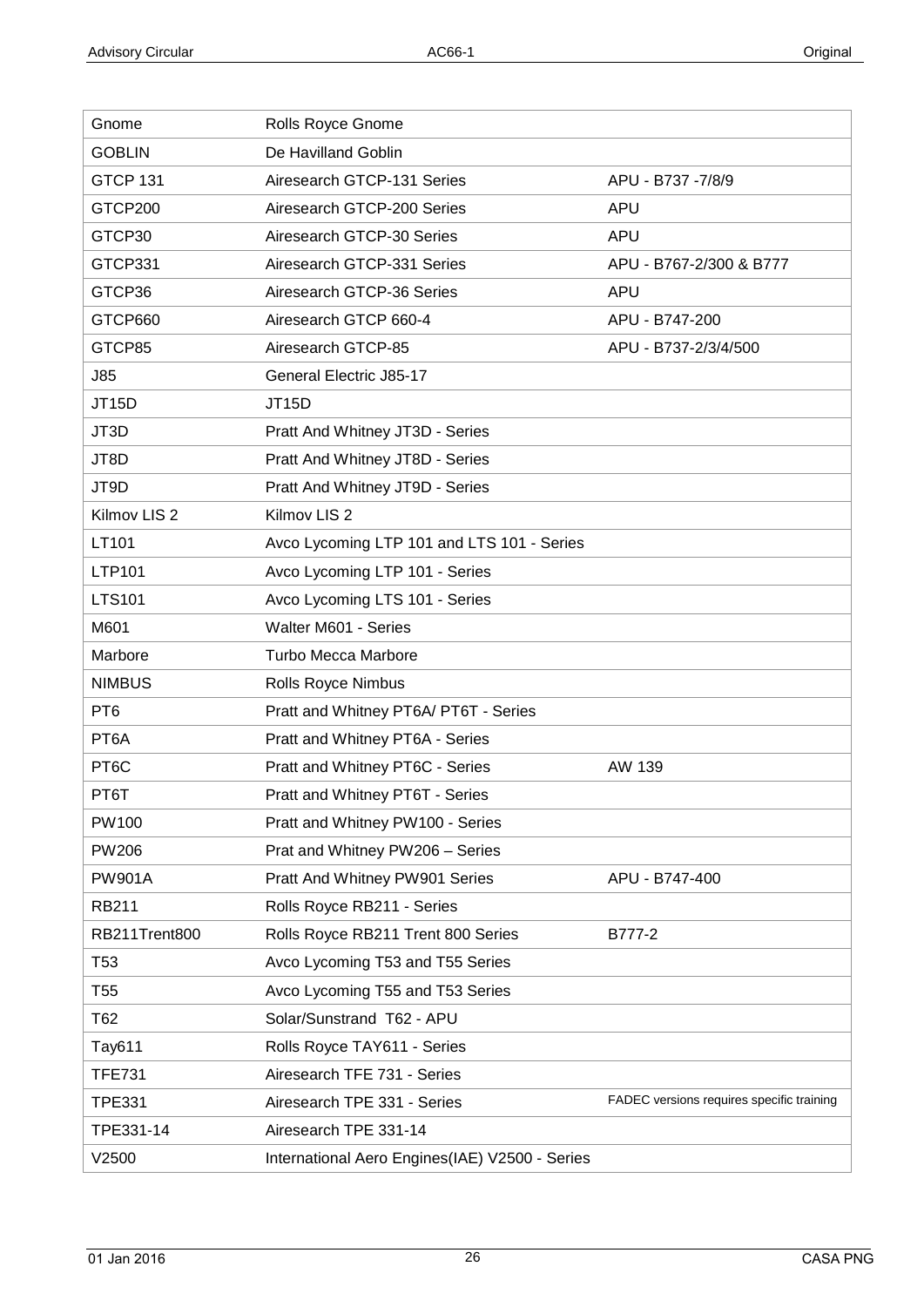## **Category Electrical Ratings 1 to 2**

#### **Rating Group 1**

Electrical systems, other than those in Group 6 aeroplanes, which have, as their primary source of power: DC generators or starter generators or alternators with self-contained rectifiers.

Maintenance of rechargeable aircraft batteries.

#### **Rating Group 2 – Specific Type Ratings**

Electrical systems and equipment installed in pressurised aircraft with a MCTOW of more than 5700 kgs.

This will include all the aircraft types indentified in the Aeroplane Category Group 6 type ratings. The licence designator will be based on this group 6 designator with the suffix ELEC added.

### **Category Instrument Ratings 1 to 3**

#### **Rating Group 1**

General aircraft instrument systems basic flight instrument systems; oxygen systems, cabin pressurisation and air conditioning systems, other than those fitted to Aeroplane Group 6 aircraft.

#### **Rating Group 2**

Autoflight and navigation systems including air data computer systems, servo driven instruments; remote gyro systems including remote reading compasses; automatic flight control systems and inertial navigation systems other than those fitted to Aeroplane Group 6 aircraft.

#### **Rating Group 3 – Specific Type Ratings**

Integrated flight systems and equipment installed in pressurised aircraft with a MCTOW of more than 5700 kgs.

This will include all the aircraft types indentified in the Aeroplane Category Group 6 type ratings. The licence designator will be based on this group 6 designator with the suffix INST added.

## **Category Radio Ratings 1 to 4**

#### **Rating Group 1**

Airborne communication systems, including - VHF, HF, CVR, audio, and ELBA.

#### **Rating Group 2**

Airborne navigation systems, including -ADF, VOR, ILS, VLF, OMEGA, GPS, GNSS, and marker beacon.

#### **Rating Group 3**

Airborne primary and secondary radar, including - weather radar, doppler, radio altimeter, DME, transponder, and TCAS.

#### **Rating Group 4 – Specific Type Ratings**

Complete radio installations installed in pressurised aeroplanes with an MCTOW of more than 5700 kgs.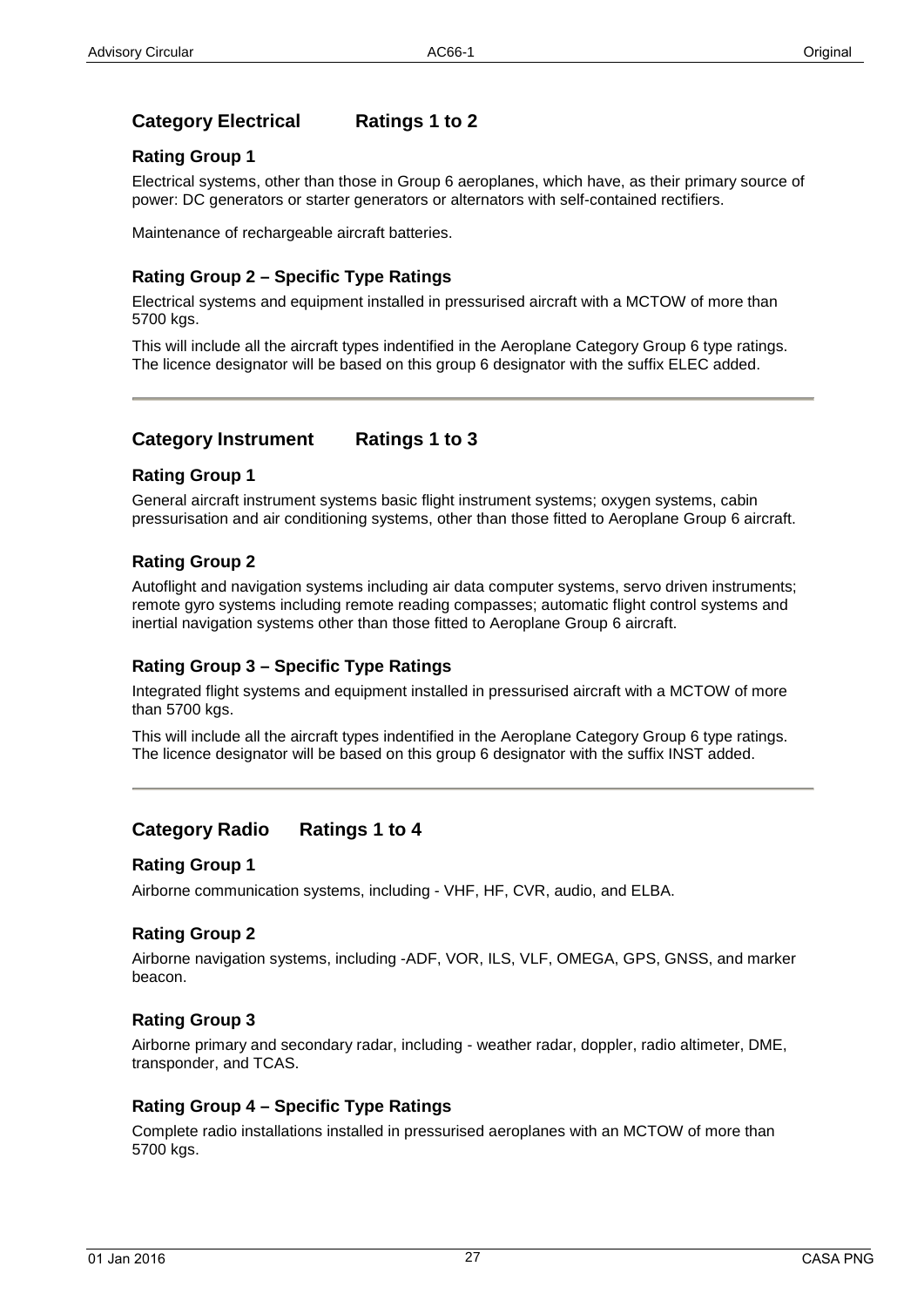This will include all the aircraft types indentified in the Aeroplane Category Group 6 type ratings. The licence designator will be based on this group 6 designator with the suffix RAD added.

## **Category Lighter Than Air Aircraft**

#### **Rating Group 1**

Hot air free balloons and hot air airships in their entirety.

### **Rating Group 2**

Gas filled airships and their components excluding the engine and propeller or fan, or both.

## **Rating Group 7 – Components**

Excepting the powerplant category, component ratings appear on the licence as a group rating designated by the capital letter X in the Group 7 column of the licence document. The powerplant category is restricted to piston engines, turbine engines or propellers and rating coverage is indicated by a capital letter R in the licence document box for Group 7, powerplant, and, the words *Turbine Engines, Piston Engines or Propellers* will appear on the licence document. An applicant may have all three subdivisions appear on a licence if qualified to do so.

Ratings in Group 7 other than powerplant ratings may also be issued as restricted ratings when the applicant cannot comply with the full requirements for training or experience. For example a restricted electrical component rating could appear as *Alternators.* 

Group ratings and their coverage are listed below—

| Category   | <b>Rating coverage</b>                                                                |
|------------|---------------------------------------------------------------------------------------|
| Aeroplane  | Rotary and fixed wing airframe components excluding rotorcraft dynamic<br>components. |
| Rotorcraft | Rotocraft dynamic components                                                          |
| Powerplant | Piston engines, Turbine engines & Propellers                                          |
| Electrical | Electrical components                                                                 |
| Instrument | Instrument components                                                                 |

Radio Radio and radar components

<span id="page-27-0"></span>Ratings issued in this group do not have *release to service* privileges. These ratings have been retained on the licence to allow a transportable record of the holder's qualification only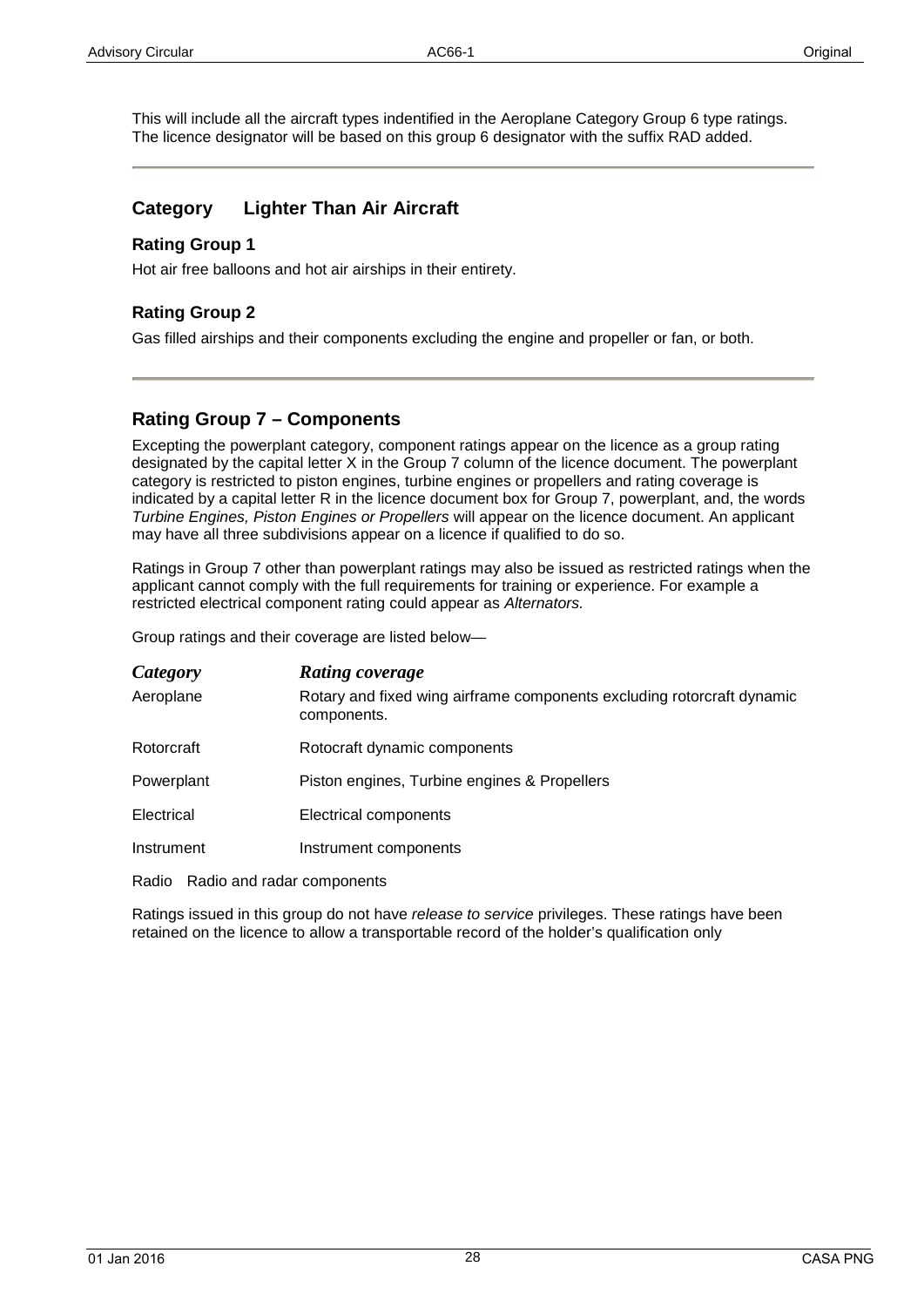## **APPENDIX 3 - Category Demarcations**

To determine which areas / systems of an aircraft are the responsibility of the various licence categories and ratings, the following demarcations apply. It is the responsibility of all certifying engineers to ensure that, where there is an overlap of responsibility with other licence categories, a holder of the appropriate licence is notified of the subsequent work required before the aircraft or aircraft component is returned to service.

| <b>CATEGORY AEROPLANE</b>                                                                                                                                                                        |                                                                                          |        | <b>CATEGORY ROTORCRAFT</b>                                                                                                                                                         |  |  |  |
|--------------------------------------------------------------------------------------------------------------------------------------------------------------------------------------------------|------------------------------------------------------------------------------------------|--------|------------------------------------------------------------------------------------------------------------------------------------------------------------------------------------|--|--|--|
| Encompasses all parts of the aeroplane other than<br>those stated as being the responsibility of another<br>licence. Encompasses the relevant parts of the<br>categories and includes following- |                                                                                          |        | Encompasses all parts of the rotorcraft other than<br>those stated as being the responsibility of other<br>licence categories and includes the relevant parts<br>of the following- |  |  |  |
| (i)                                                                                                                                                                                              | aircraft structure;                                                                      | (i)    | structure;                                                                                                                                                                         |  |  |  |
| (ii)                                                                                                                                                                                             | control surfaces;                                                                        | (ii)   | rotor hubs and blades;                                                                                                                                                             |  |  |  |
| (iii)                                                                                                                                                                                            | control systems;                                                                         | (iii)  | control systems;                                                                                                                                                                   |  |  |  |
| (iv)                                                                                                                                                                                             | hydraulic systems;                                                                       | (iv)   | hydraulic systems;                                                                                                                                                                 |  |  |  |
| (v)                                                                                                                                                                                              | pneumatic systems;                                                                       | (v)    | pneumatic systems;                                                                                                                                                                 |  |  |  |
| (vi)                                                                                                                                                                                             | pressurisation systems;                                                                  | (vi)   | air conditioning systems;                                                                                                                                                          |  |  |  |
| (vii)                                                                                                                                                                                            | air conditioning systems;                                                                | (vii)  | de-icing and anti-icing systems;                                                                                                                                                   |  |  |  |
| (viii)                                                                                                                                                                                           | oxygen systems;                                                                          | (viii) | landing gear systems;                                                                                                                                                              |  |  |  |
| (ix)                                                                                                                                                                                             | de-icing and anti-icing systems;                                                         | (ix)   | fuel and other liquid tanks and plumbing not<br>forming part of the engine installation;                                                                                           |  |  |  |
| (x)                                                                                                                                                                                              | landing gear systems;                                                                    | (x)    | fire protection systems;                                                                                                                                                           |  |  |  |
| (x <sub>i</sub> )                                                                                                                                                                                | fuel and other liquid tanks and plumbing not<br>forming part of the engine installation; | (xi)   | cabin and cockpit furnishings;                                                                                                                                                     |  |  |  |
| (xii)                                                                                                                                                                                            | fire protection systems;                                                                 | (xii)  | role equipment;                                                                                                                                                                    |  |  |  |
| (xiii)                                                                                                                                                                                           | cabin and cockpit furnishings;                                                           | (xiii) | wind shield clear vision systems;                                                                                                                                                  |  |  |  |
| (xiv)                                                                                                                                                                                            | role equipment;                                                                          | (xiv)  | emergency equipment;                                                                                                                                                               |  |  |  |
| (xv)                                                                                                                                                                                             | wind shield clear vision systems;                                                        | (xv)   | transmissions and drive systems, excluding                                                                                                                                         |  |  |  |
| (xvi)                                                                                                                                                                                            | emergency equipment.                                                                     |        | rotorcraft reduction gear boxes or power<br>input coupling gear boxes provided by the                                                                                              |  |  |  |
|                                                                                                                                                                                                  | (xvii) weight and balance.                                                               |        | engine manufacturer.                                                                                                                                                               |  |  |  |
|                                                                                                                                                                                                  |                                                                                          | (xvi)  | weight and balance.                                                                                                                                                                |  |  |  |
|                                                                                                                                                                                                  |                                                                                          |        |                                                                                                                                                                                    |  |  |  |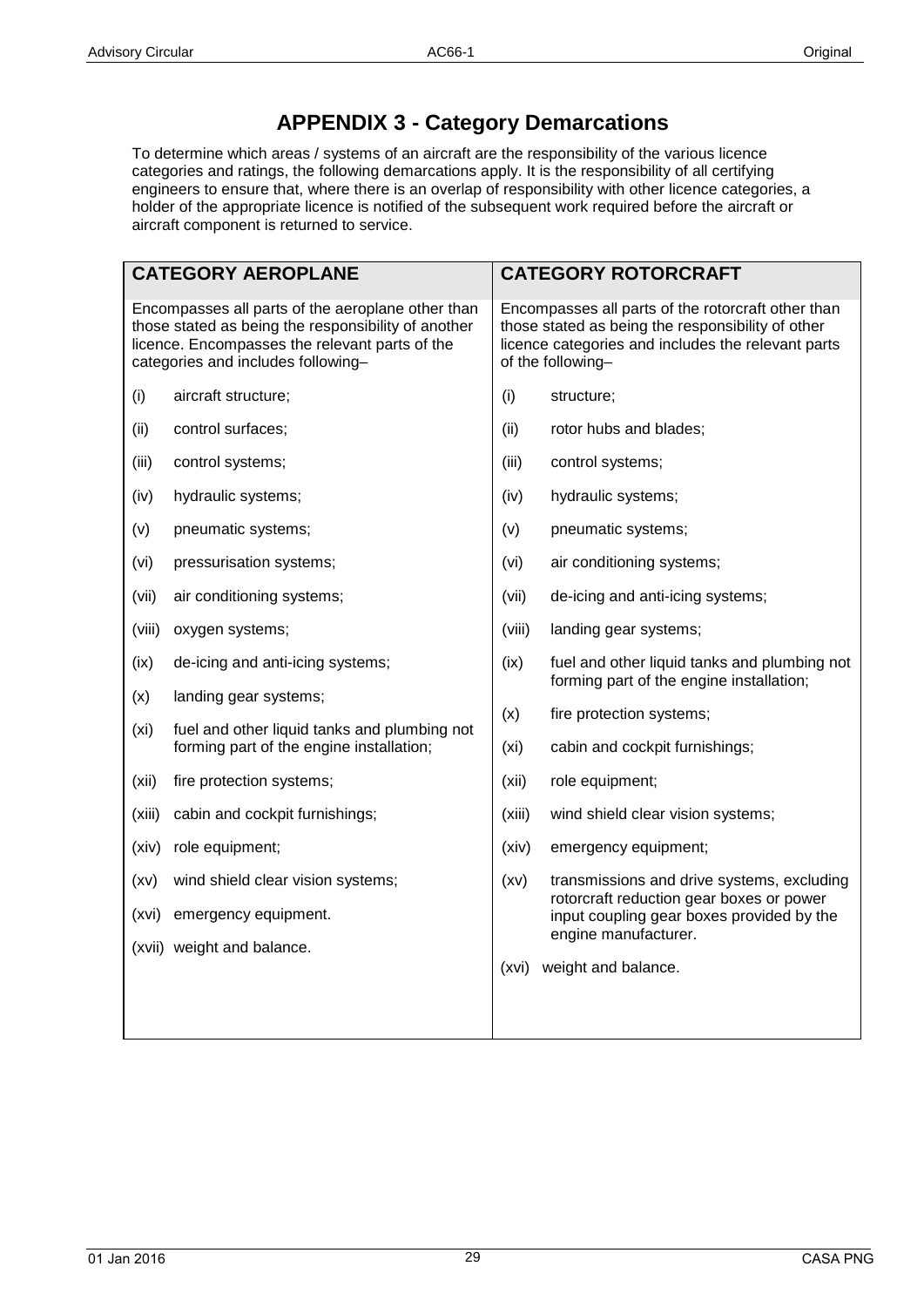|                                                      | <b>CATEGORY POWERPLANT</b>                                                                                                                                                                                                                                                                                                                                                                                                                                                                                                                                                                                                                                                                                                                                                                                                                         | <b>CATEGORY ELECTRICAL</b>                                                                                                                                                                                                                                                                                                        |  |
|------------------------------------------------------|----------------------------------------------------------------------------------------------------------------------------------------------------------------------------------------------------------------------------------------------------------------------------------------------------------------------------------------------------------------------------------------------------------------------------------------------------------------------------------------------------------------------------------------------------------------------------------------------------------------------------------------------------------------------------------------------------------------------------------------------------------------------------------------------------------------------------------------------------|-----------------------------------------------------------------------------------------------------------------------------------------------------------------------------------------------------------------------------------------------------------------------------------------------------------------------------------|--|
|                                                      | Encompasses the following-                                                                                                                                                                                                                                                                                                                                                                                                                                                                                                                                                                                                                                                                                                                                                                                                                         | Encompasses all parts of the aircraft electrical<br>system including the following-                                                                                                                                                                                                                                               |  |
| (i)<br>(ii)<br>(iii)<br>(iv)<br>(v)<br>(vi)<br>(vii) | engine and propeller;<br>engine mounting and firewalls;<br>engine exhaust system, including thrust<br>reversers, reheat, tail pipe assemblies and<br>exhaust-type cabin heating units;<br>components and items of equipment<br>attached to or driven by the engine but<br>excluding rotorcraft transmission and drive<br>systems;<br>engine controls, including variable intake,<br>propeller, fuel, oil, anti-icing, de-icing, and<br>other controls associated with engine<br>operation;<br>ignition, fuel, oil, fire extinguisher, anti-icing<br>and de-icing systems, and other systems<br>associated with engine operation, but<br>excluding fuel and water-methanol tanks and<br>associated plumbing not forming a part of<br>the engine installation;<br>compressor bleed air systems contained<br>within the engine installation sections; | (i)<br>all parts of the electrical power generation,<br>supply, distribution, and control systems;<br>(ii)<br>all other electrical systems and components<br>associated with the electrical installation,<br>excluding instruments and radio but<br>including multiplex systems and EICAS;<br>and<br>(iii)<br>aircraft batteries. |  |
| (viii)                                               | engine cowlings; and                                                                                                                                                                                                                                                                                                                                                                                                                                                                                                                                                                                                                                                                                                                                                                                                                               |                                                                                                                                                                                                                                                                                                                                   |  |
| (ix)                                                 | auxiliary power unit.                                                                                                                                                                                                                                                                                                                                                                                                                                                                                                                                                                                                                                                                                                                                                                                                                              |                                                                                                                                                                                                                                                                                                                                   |  |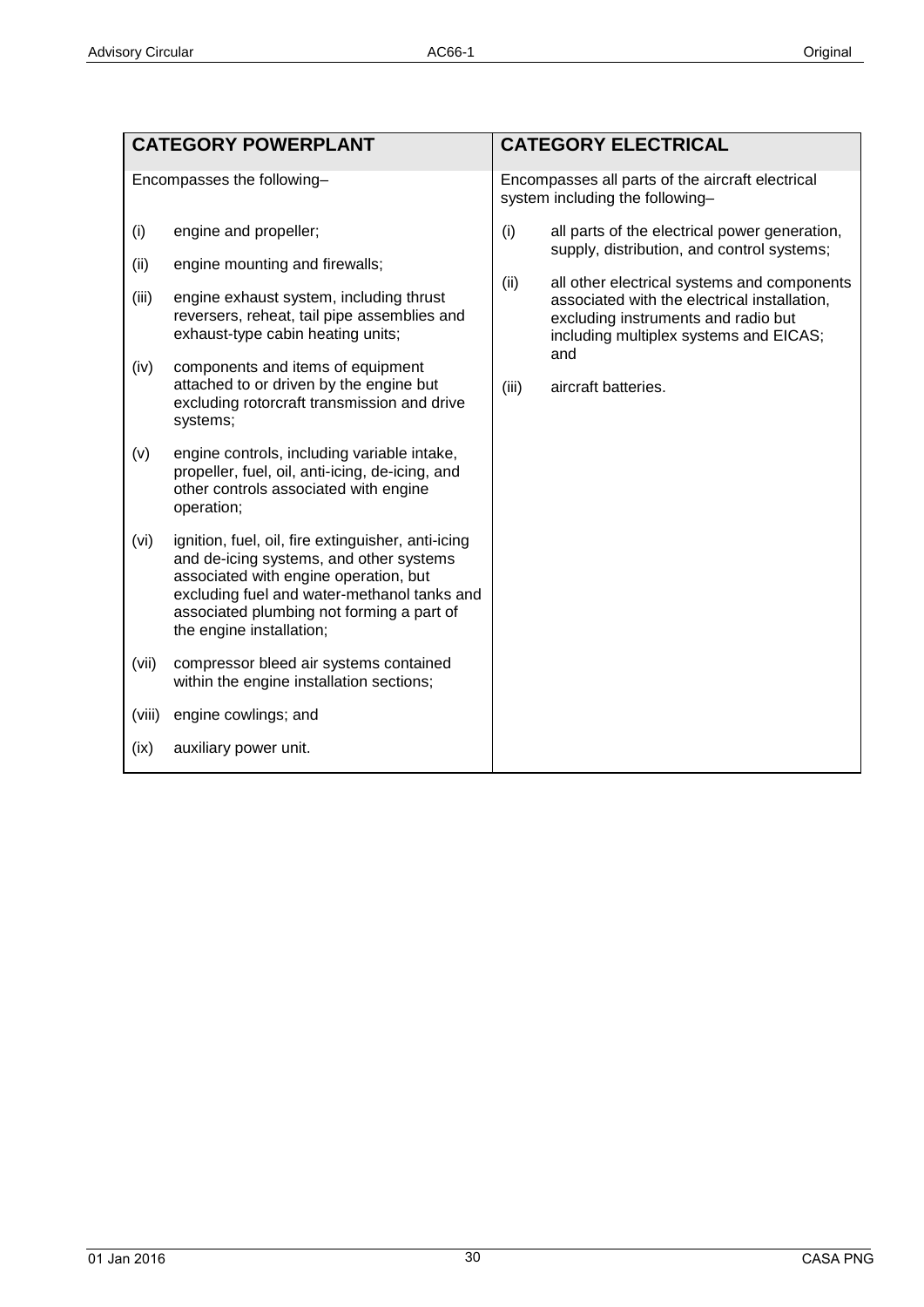| <b>CATEGORY INSTRUMENT</b>                                                          |                                                                                          |                                                                                | <b>CATEGORY RADIO</b>                                               |  |
|-------------------------------------------------------------------------------------|------------------------------------------------------------------------------------------|--------------------------------------------------------------------------------|---------------------------------------------------------------------|--|
|                                                                                     |                                                                                          |                                                                                |                                                                     |  |
| Encompasses all parts of the aircraft instrument<br>system including the following- |                                                                                          | Encompasses all parts of the aircraft radio system<br>including the following- |                                                                     |  |
| (i)                                                                                 | vacuum, pressure, and electrically operated<br>instruments;                              | (i)                                                                            | radio communications systems;                                       |  |
| (ii)                                                                                | direct and remote reading magnetic<br>compasses, including compensation;                 | (ii)<br>(iii)                                                                  | radio navigation systems;<br>audio intercommunication and passenger |  |
| (iii)                                                                               | gyro instruments;                                                                        |                                                                                | address-entertainment systems, and<br>multiplex systems;            |  |
| (iv)                                                                                | automatic pilots, auto-flight control systems,<br>and integrated flight control systems; | (iv)                                                                           | radar navigation and alerting systems;                              |  |
| (v)                                                                                 | oxygen systems;                                                                          | (v)                                                                            | radio racks, shock mounts, bonding,<br>cables, and looms;           |  |
| (vi)                                                                                | flight data recorders;                                                                   | (vi)                                                                           | radio system instruments and power<br>supplies;                     |  |
| (vii)                                                                               | inertial navigation systems;                                                             |                                                                                |                                                                     |  |
| (viii)                                                                              | cabin pressurisation and air conditioning<br>control systems;                            | (vii)<br>(viii)                                                                | GPWS; and<br>EFIS.                                                  |  |
| (ix)                                                                                | multiplex systems;                                                                       |                                                                                |                                                                     |  |
| (x)                                                                                 | HICAS;                                                                                   |                                                                                |                                                                     |  |
| (x <sub>i</sub> )                                                                   | EFIS;                                                                                    |                                                                                |                                                                     |  |
| (xii)                                                                               | flight director, air data computer system;                                               |                                                                                |                                                                     |  |
| (xiii)                                                                              | GPWS; and                                                                                |                                                                                |                                                                     |  |
| (xiv)                                                                               | instrument panels, shock mounts, bonding,<br>cables, and looms.                          |                                                                                |                                                                     |  |

## **CATEGORY LIGHTER-THAN-AIR AIRCRAFT**

Encompasses all parts of the aircraft other than those stated as being the responsibility of other licence categories and includes the relevant parts of the following–

| (i)    | aircraft structure including envelope; | (ix)   | landing gear systems;                                                                    |  |
|--------|----------------------------------------|--------|------------------------------------------------------------------------------------------|--|
| (ii)   | control surfaces;                      | (x)    | fuel and other liquid tanks, gas bottles, and<br>plumbing not forming part of the engine |  |
| (iii)  | control systems;                       |        |                                                                                          |  |
| (iv)   | hydraulic systems;                     | (xi)   | fire protection systems;                                                                 |  |
| (v)    | pneumatic systems;                     | (xii)  | cabin and cockpit furnishings;                                                           |  |
|        | envelope pressurisation systems;       | (xiii) | role equipment;                                                                          |  |
| (vi)   |                                        | (xiv)  | wind shield clear vision systems; and                                                    |  |
| (vii)  | air conditioning systems;              |        | emergency equipment installation:                                                        |  |
| (viii) | oxygen systems;                        | (xv)   |                                                                                          |  |
|        |                                        |        |                                                                                          |  |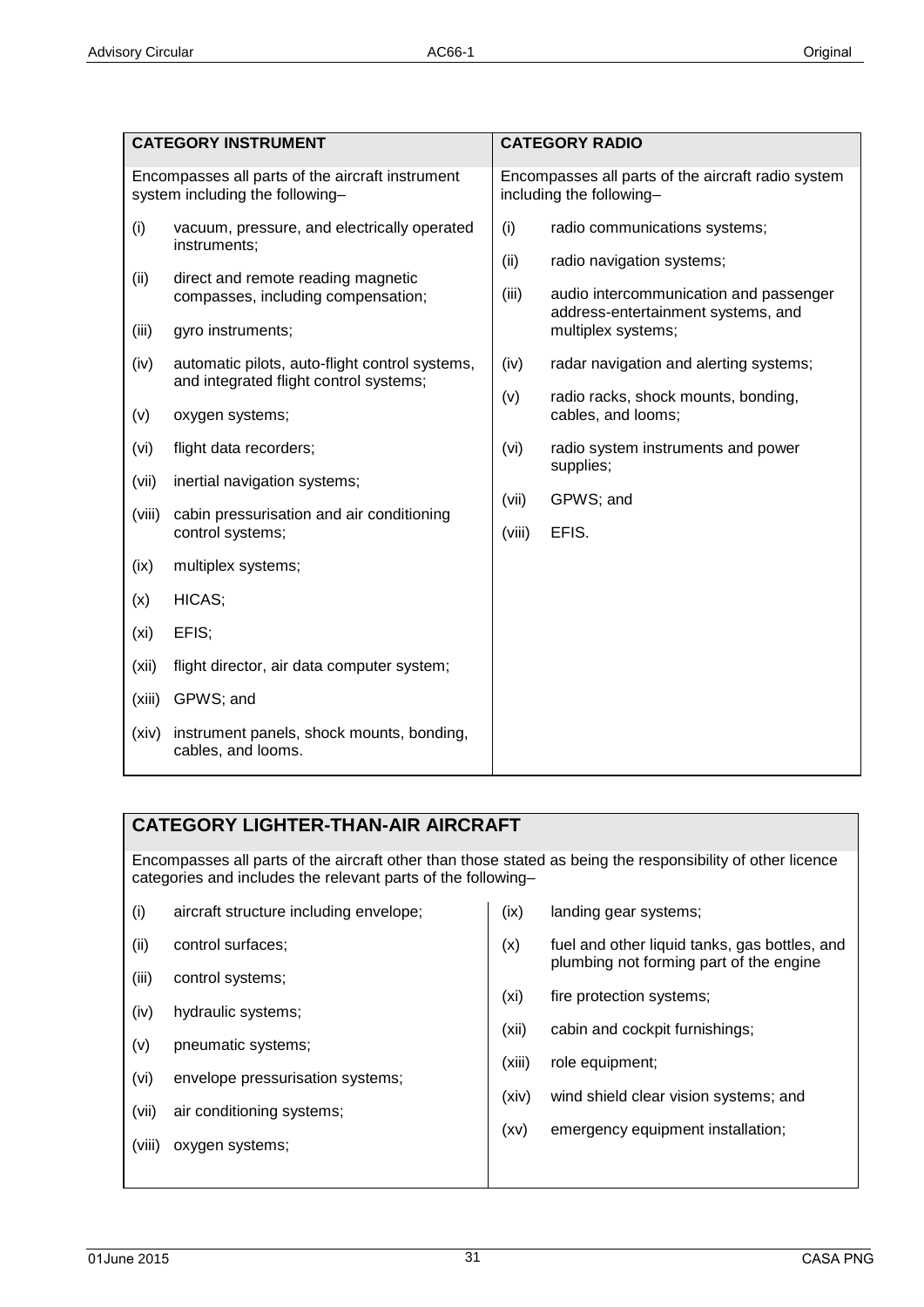## **APPENDIX 4 - List of typical maintenance tasks**

#### **5 Time limits/Maintenance checks**

100 hour check (general aviation aircraft). "B" or "C" check (transport category aircraft). Review records for compliance with airworthiness directives. Review records for compliance with component life limits. Procedure for Inspection following heavy landing. Procedure for Inspection following lightning strike.

#### 6 **Dimensions/Areas** Locate component(s) by station number. Perform symmetry check.

## **Lifting and Shoring**

Assist in: Jack aircraft nose or tail wheel. Jack complete aircraft. Sling or trestle major component.

## 8 **Levelling/Weighing**

Level aircraft. Weigh aircraft. Prepare W & B amendment. Check aircraft against equipment list.

#### 9 **Towing and Taxiing** Tow aircraft. Be part of aircraft towing team.

10 **Parking and mooring** Tie down aircraft. Park, secure and cover aircraft. Position aircraft in dock. Secure rotor blades.

#### 11 **Placards and Markings** Check aircraft for correct placards. Check aircraft for correct markings.

#### 12 **Servicing**

Refuel aircraft. Defuel aircraft. Check tire pressures. Check oil level. Check hydraulic fluid level. Check accumulator pressure. Charge pneumatic system. Grease aircraft. Connect ground power. Service toilet/water system Perform pre-flight/daily check

#### 18 **Vibration and Noise Analysis** Analyse helicopter vibration problem.

#### Analyse noise spectrum. 21 **Air Conditioning** Replace combustion heater. Replace outflow valve. Replace vapour cycle unit.

Replace air cycle unit. Replace cabin blower. Replace heat exchanger. Replace pressurisation controller. Clean outflow valves. Check operation of air conditioning/heating system Check operation of pressurisation system Troubleshoot faulty system

### 22 **Auto flight**

Install servos. Rig bridle cables Replace controller. Replace amplifier. Check operation of auto-pilot. Check operation of autothrottle. Check operation of yaw damper. Check and adjust servo clutch. Perform autopilot gain adiustments. Perform mach trim functional check. Troubleshoot faulty system. Check autoland system Check flight management systems Check stability augmentation system 23 **Communications** Replace VHF com unit. Replace HF com unit.

#### Replace existing antenna. Replace static discharge wicks. Check operation of radios. Perform antenna VSWR check. Perform Selcal operational check. Perform operational check of passenger address system. Functionally check audio

integrating system. Repair co-axial cable. Troubleshoot faulty system.

#### 24 **Electrical Power**

Charge lead/acid battery. Charge ni-cad battery. Check battery capacity. Deep-cycle ni-cad battery. Replace generator/alternator. Replace switches. Replace circuit breakers. Adjust voltage regulator. Amend electrical load analysis report. Repair/replace electrical feeder cable. Troubleshoot faulty system

25 **Equipment/Furnishings** Replace carpets

Replace crew seats. Replace passenger seats. Check inertia reels. Check seats/belts for security. Check emergency equipment. Check ELT for compliance with regulations. Repair toilet waste container. Repair upholstery. Change cabin configuration. 26 **Fire protection** Check fire bottle contents. Check operation of warning system. Check cabin fire extinguisher contents. Check lavatory smoke detector

system. Install new fire bottle. Replace fire bottle squib. Troubleshoot faulty system. Inspect engine fire wire detection systems

#### 27 **Flight Controls**

Replace horizontal stabiliser. Replace elevator. Replace aileron. Replace rudder. Replace trim tabs. Install control cable and fittings. Replace flaps. Replace powered flying control unit Replace flap actuator Adjust trim tab. Adjust control cable tension. Check control range and sense of movement. Check for correct assembly and locking. Troubleshoot faulty system. Replace booster pump. Replace fuel selector.

#### 28 **Fuel**

Replace fuel tank cells. Check filters. Flow check system. Check calibration of fuel quantity gauges. Check operation feed/selectors Troubleshoot faulty system.

#### 29 **Hydraulics**

Replace engine driven pump. Replace standby pump. Replace accumulator. Check operation of shut off valve. Check filters. Check indicating systems. Perform functional checks. Troubleshoot faulty system.

#### 30 **Ice and rain protection** Replace pump.

Replace timer.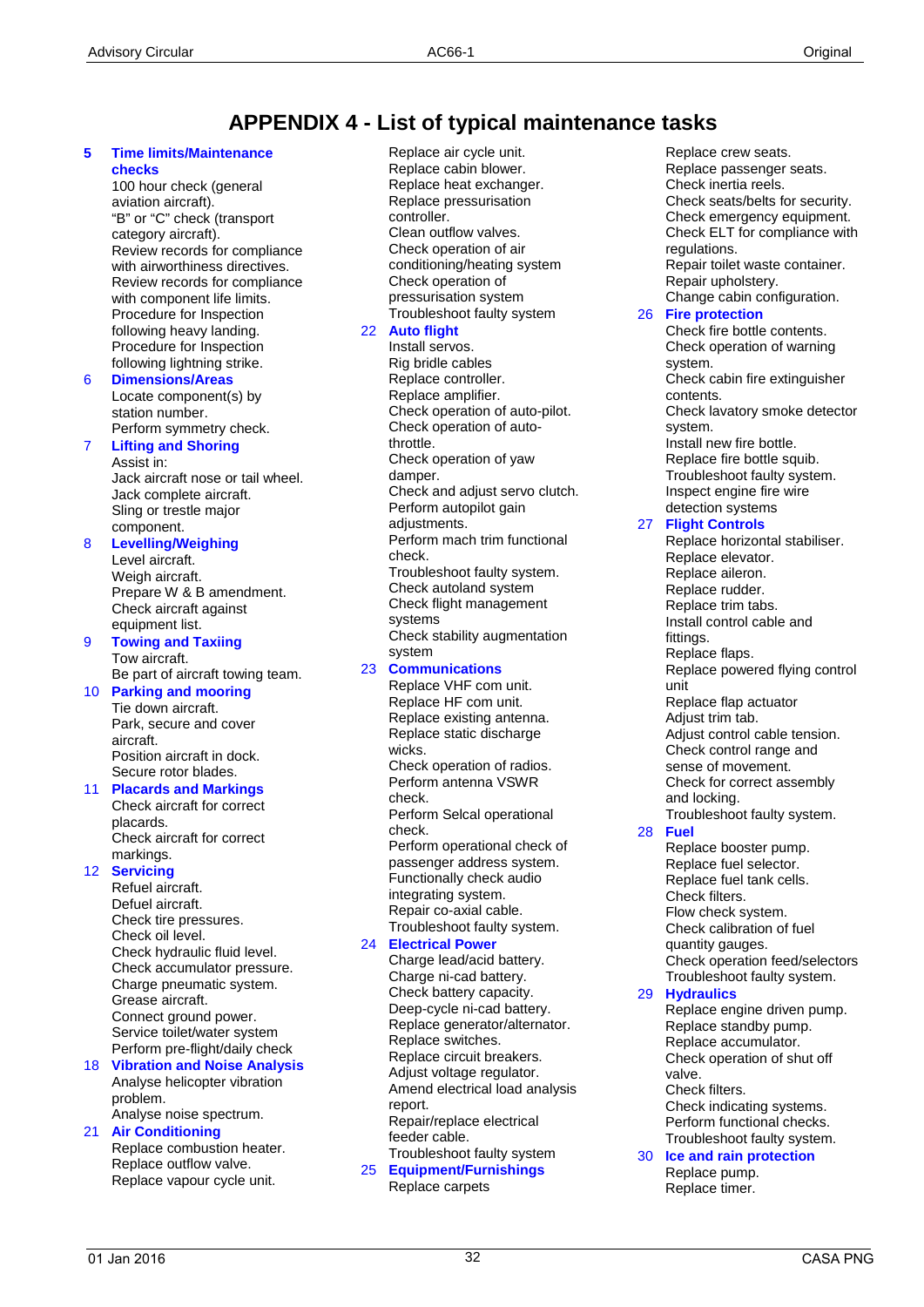Install wiper motor. Check operation of systems. Troubleshoot faulty system.

#### 31 **Indicating/recording systems**

Replace flight data recorder. Replace cockpit voice recorder. Replace clock. Replace master caution unit. Replace FDR. Perform FDR data retrieval. Troubleshoot faulty system. Implement ESDS procedures Inspect for HIRF requirements

#### 32 **Landing Gear**

Build up wheel. Replace main wheel. Replace nose wheel. Replace shimmy damper. Rig nose wheel steering. Replace shock strut seals. Replace brake unit. Replace brake control valve. Bleed brakes. Test anti skid unit. Test gear retraction. Change bungees. Adjust micro switches. Charge struts. Troubleshoot faulty system. Test outbrake system

#### 33 **Lights**

Repair/replace rotating beacon. Repair/replace landing lights. Repair/replace navigation lights. Repair/replace interior lights. Repair/replace emergency

lighting system. Perform emergency lighting system checks. Troubleshoot faulty system

#### 34 **Navigation**

Calibrate magnetic direction indicator. Replace airspeed indicator. Replace altimeter. Replace air data computer. Replace VOR unit. Replace ADI. Replace HSI. Check pitot static system for leaks. Check operation of directional gyro. Functional check weather radar. Functional check Doppler. Functional check TCAS. Functional check DME Functional check ATC **Transponder** Functional check flight director system.

Functional check inertial nav system. Complete quadrantal error correction of ADF system. Update flight management system database. Check calibration of pitot static instruments. Check calibration of pressure altitude reporting system. Troubleshoot faulty system Check marker systems Compass replacement direct/indirect Check Satcom Check GPS

#### Test AVM 35 **Oxygen**

Inspect on board oxygen equipment. Purge and recharge oxygen system. Replace regulator. Replace oxygen generator. Test crew oxygen system. Perform auto oxygen system deployment check. Troubleshoot faulty system. 36 **Pneumatic systems**

#### Replace filter.

Replace compressor. Recharge dessicator. Adjust regulator. Check for leaks. Troubleshoot faulty system.

#### 37 **Vacuum systems**

Replace vacuum pump. Check/replace filters. Adjust regulator. Troubleshoot faulty system.

#### 38 **Water/Waste**

Replace water pump. Replace tap. Replace toilet pump. Troubleshoot faulty system.

## 45 **Central Maintenance System**

Retrieve data from CMU. Replace CMU. Perform Bite check. Troubleshoot faulty system.

#### 49 **Airborne Auxiliary power** Install APU.

Inspect hot section. Troubleshoot faulty system.

## 51 **Structures**

Sheet metal repair. Fibre glass repair. Wooden repair. Fabric repair. Recover fabric control surface. Treat corrosion. Apply protective treatment.

#### 52 **Doors**

Rig/adjust locking mechanism. Adjust air stair system.

Check operation of emergency exits. Test door warning system.

#### Troubleshoot faulty system. 56 **Windows**

Replace windshield. Replace window. Repair transparency.

#### 57 **Wings**

Skin repair. Recover fabric wing. Replace tip. Replace rib. Check incidence/rig.

#### 61 **Propeller**

Assemble prop after transportation. Replace propeller. Replace governor. Adjust governor. Perform static functional checks. Check operation during ground run. Check track. Check setting of micro switches. Dress out blade damage. Dynamically balance prop. Troubleshoot faulty system.

#### 62 **Main Rotors**

Install rotor assembly. Replace blades. Replace damper assembly. Check track. Check static balance. Check dynamic balance. Troubleshoot.

#### 63 **Rotor Drive**

Replace mast. Replace drive coupling. Replace clutch/freewheel unit Replace drive belt. Install main gearbox. Overhaul main gearbox. Check gearbox chip detectors.

#### 64 **Tail Rotors**

Install rotor assembly. Replace blades. Troubleshoot.

#### 65 **Tail Rotor Drive**

Replace bevel gearbox. Replace universal joints. Overhaul bevel gearbox. Install drive assembly. Check chip detectors.

#### 67 **Rotorcraft flight controls**

Install swash plate. Install mixing box. Adjust pitch links. Rig collective system. Rig cyclic system. Rig anti-torque system. Check controls for assembly and locking.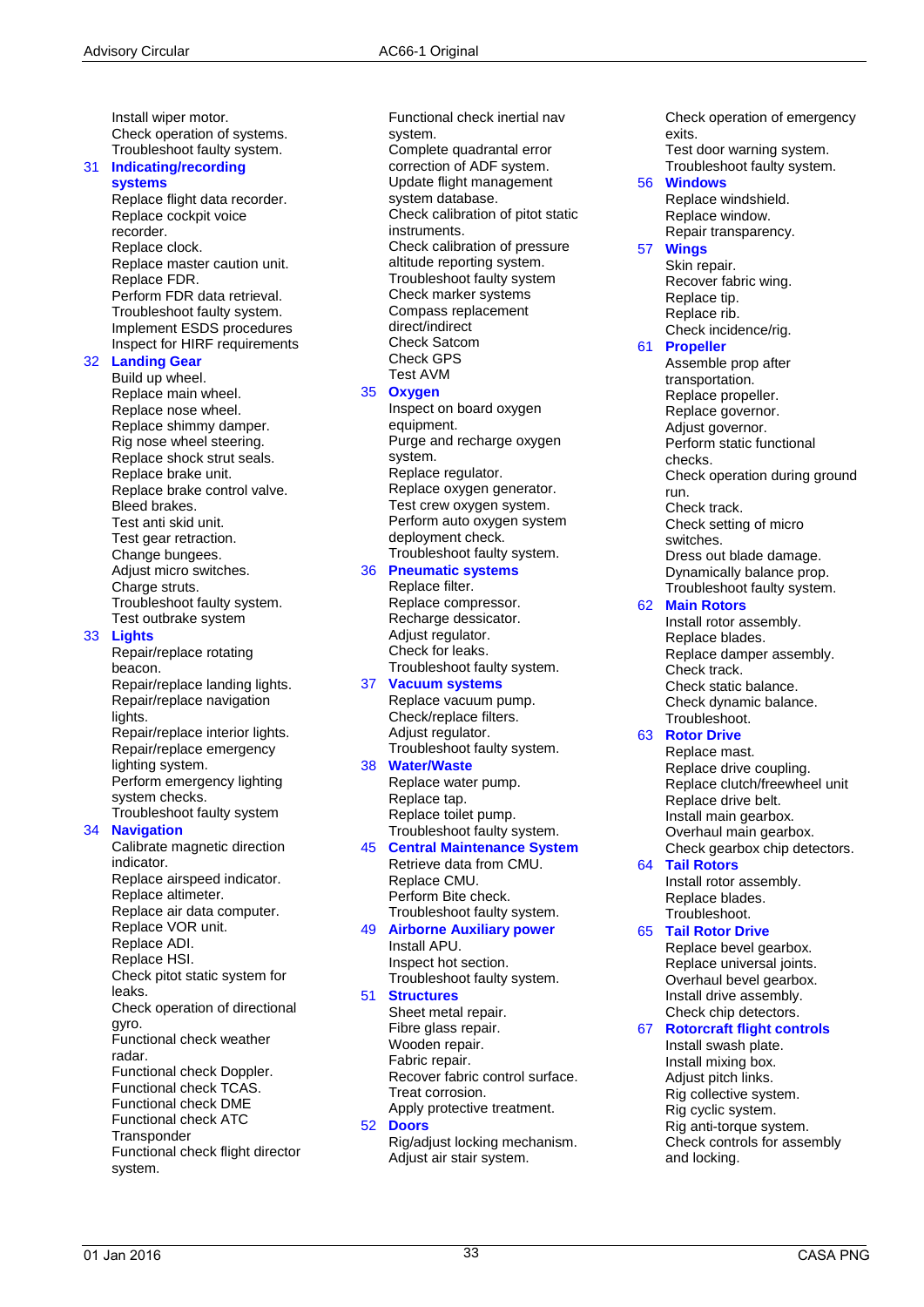Check controls for operation and sense.

Troubleshoot faulty system.

#### 71 **Power Plant** Build up ECU.

Replace engine. Repair cooling baffles. Repair cowling. Adjust cowl flaps. Repair faulty wiring. Troubleshoot.

#### 72 **Piston Engines**

Remove/install reduction gear. Check crankshaft run -out. Check tappet clearance. Check compression. Extract broken stud. Install helicoil. Perform ground run. Establish/check reference RPM. Troubleshoot.

#### 72 **Turbine Engines**

Replace module. Hot section inspection. Engine ground run. Establish reference power. Trend monitoring/gas path analysis. Troubleshoot.

#### 73 **Fuel and control, piston**

Replace engine driven pump. Adjust AMC. Adjust ABC. Install carburettor/injector. Adjust carburettor/injector. Clean injector nozzles. Replace primer line. Check carburettor float setting. Troubleshoot faulty system.

#### 73 **Fuel and control, turbine** Replace FCU.

Replace engine driven pump. Clean/test fuel nozzles. Clean/replace filters. Adjust FCU. Troubleshoot faulty system.

#### 74 **Ignition systems, piston**

Change magneto. Change ignition vibrator. Change plugs. Test plugs. Check H.T. leads. Install new leads. Check timing. Check system bonding. Troubleshoot faulty system.

## 74 **Ignition systems, turbine**

Check glow plugs/igniters. Check H.T. leads. Check ignition unit. Replace ignition unit. Troubleshoot faulty system.

#### 76 **Engine Controls** Rig thrust lever. Rig RPM control.

Rig mixture HP cock lever. Rig power lever. Check control sync (multi -eng). Check controls for correct assembly and locking. Check controls for range and sense of operation. Adjust pedestal micro switches. Troubleshoot faulty system.

#### 77 **Engine Indicating**

Replace engine instruments(s). Replace oil temperature bulb. Replace thermocouples. Check calibration. Troubleshoot faulty system.

#### 78 **Exhaust, piston**

Replace exhaust gasket. Inspect welded repair. Pressure check cabin heater muff.

Troubleshoot faulty system.

## 78 **Exhaust, turbine**

Change jet pipe. Change shroud assembly. Install trimmers.

#### 79 **Oil**

Change oil. Check filter(s). Adjust pressure relief valve. Replace oil tank. Replace oil pump. Replace oil cooler. Replace firewall shut off valve. Perform oil dilution. Troubleshoot faulty system.

#### 80 **Starting**

Replace starter. Replace start relay. Replace start control valve. Check cranking speed. Troubleshoot faulty system.

#### 81 **Turbines, piston engines** Replace PRT. Replace turbo -blower. Replace heat shields.

Replace waste gate. Adjust density controller.

#### 82 **Engine water injection** Replace water/methanol pump.

Flow check water/methanol system. Adjust water/meth. control unit. Check fluid for quality. Troubleshoot faulty system

#### 83 **Accessory gear boxes**

Replace gearbox. Replace drive shaft. Check chip detector.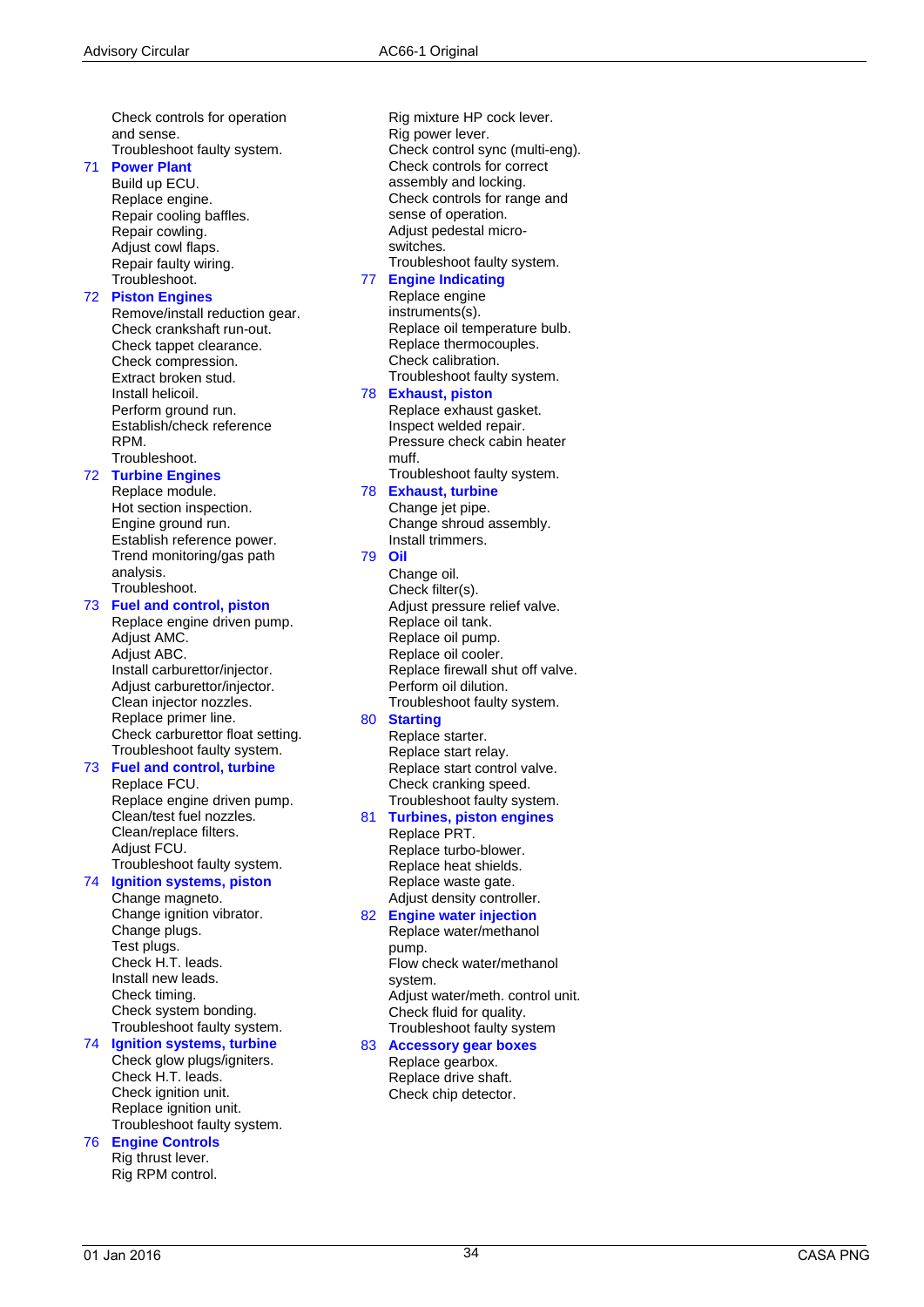## **APPENDIX 5 - Acceptable PTR / SOE format**

#### <span id="page-34-1"></span>**Documenting practical experience**

Practical experience for the issue of an AME Licence, Categories and Ratings should be documented in a suitable *Practical Training Record (PTR)*.

The format of any acceptable PTR should have the following features:

- a section that provide an overview of experience /employment in the aviation industry, detailing relevant qualifications, training and courses
- an experience record section that list specific tasks completed, and:
	- o details the dates and the specific aircraft (P2-registered) or component worked on.
	- o is countersigned by a supervising LAME who must indicate his CASA PNG AME Licence No.

#### *Example of experience record page*

Below is an example of the typical format that should be used in the experience record section to document practical experience.

Experience should be recorded in a separate section for the appropriate rating group or specific type rating of the relevant category section.

There should be sufficient detail to describe the task to allow an assessment to see that a range of various maintenance tasks have been completed for the unit standard (U.S.), category, or rating being applied for.

In the '**Details of maintenance task'** column indicate one of the following actions has been carried out:

- *(P) - Personally performed the task*
- *(A) - Taken an active interest in*
- *(T) - Received instruction or on the job training*

# **Section 3.1 - Practical Experience Record** *- Aeroplane Category Rating page of*

<span id="page-34-0"></span>

| Date | ATA No.<br>and/or<br><b>U.S. No.</b> | A/C Reg.<br>and<br>Job No. | <b>A/C Type or<br/>Component</b> | <b>Details of Maintenance Task</b> | <b>Hrs</b> |  | <b>Validating Eng.</b><br><b>CASA AMEL No</b> |  |
|------|--------------------------------------|----------------------------|----------------------------------|------------------------------------|------------|--|-----------------------------------------------|--|
|      |                                      |                            |                                  |                                    |            |  |                                               |  |
|      |                                      |                            |                                  |                                    |            |  |                                               |  |
|      |                                      |                            |                                  |                                    |            |  |                                               |  |
|      |                                      |                            |                                  |                                    |            |  |                                               |  |
|      |                                      |                            |                                  |                                    |            |  |                                               |  |
|      |                                      |                            |                                  |                                    |            |  |                                               |  |
|      |                                      |                            |                                  |                                    |            |  |                                               |  |
|      |                                      |                            |                                  |                                    |            |  |                                               |  |
|      |                                      |                            |                                  |                                    |            |  |                                               |  |
|      |                                      |                            |                                  |                                    |            |  |                                               |  |
|      |                                      |                            |                                  |                                    |            |  |                                               |  |
|      |                                      |                            |                                  |                                    |            |  |                                               |  |
|      |                                      |                            |                                  |                                    |            |  |                                               |  |
|      |                                      |                            |                                  |                                    |            |  |                                               |  |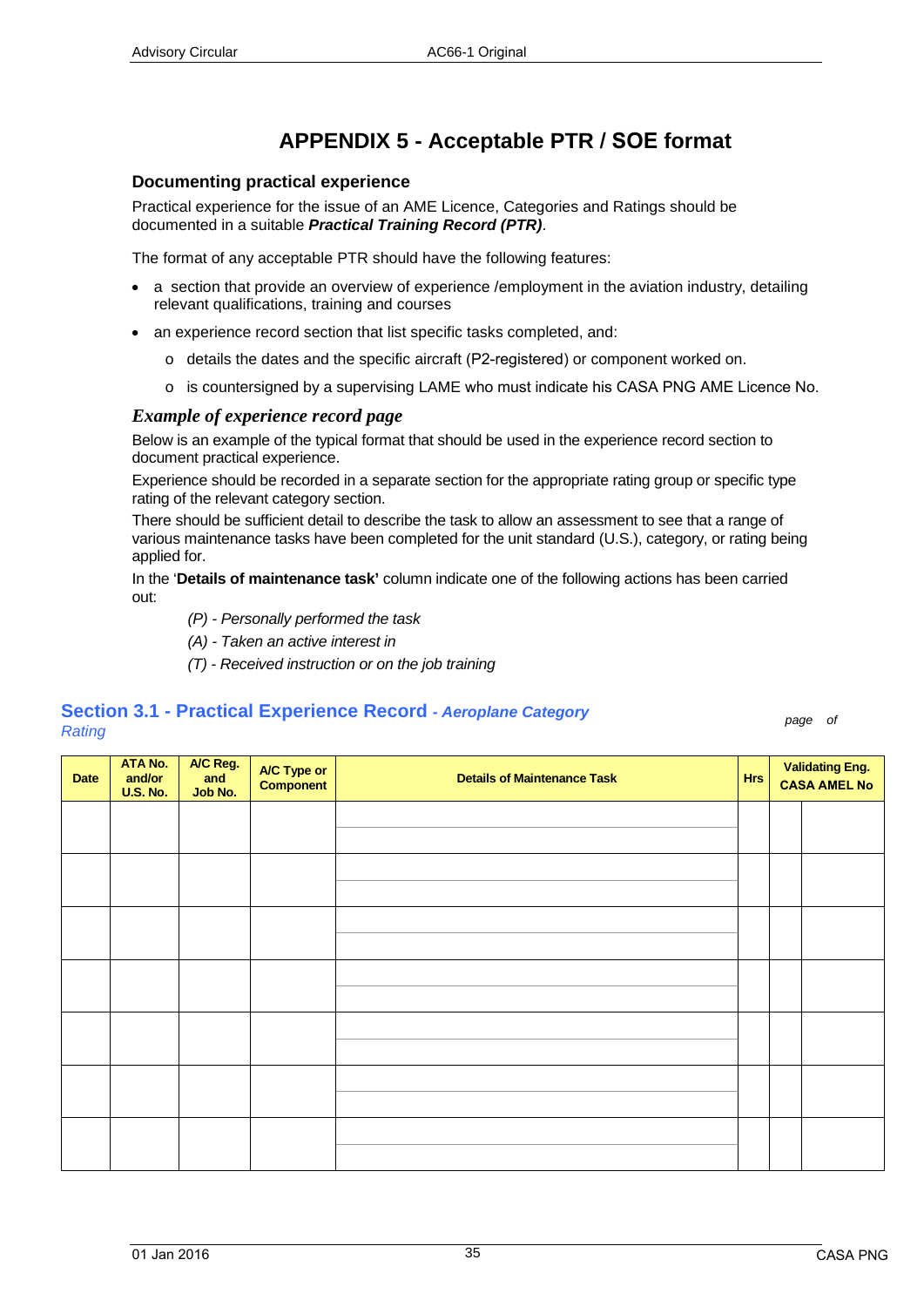## **APPENDIX 6 - AME Licence Examination Syllabus Structure**

**College** 

**Contract Contract** 

Each syllabus subject is described in a separate Advisory Circular as detailed in **[Table 1](#page-7-0)** of this Advisory Circular. The overall layout and structure of these syllabuses is outlined below.

#### **Performance verbs**

The performance verbs used in the basic examination syllabuses are as follows:

|                      |                                                          | <b>Knowledge Level</b> |                |              |
|----------------------|----------------------------------------------------------|------------------------|----------------|--------------|
| <b>Verb</b>          | <b>Description</b>                                       | 1                      | $\overline{2}$ | 3            |
| Apply                | To employ a formula, theorem or principle.               |                        | $\checkmark$   |              |
| Assess               | To fix the size, quantity, amount, value or quality      |                        | ✓              | ✓            |
| Calculate            | To determine or ascertain mathematical methods.          |                        | $\checkmark$   |              |
| Categorise           | To place in a class or division.                         | $\checkmark$           | $\checkmark$   |              |
| Compare              | To establish similarities or dissimilarities.            | ✓                      | ✓              |              |
| Construct            | To build an entity by fitting parts together             |                        | $\checkmark$   |              |
| Convert              | To change into others of a different kind.               |                        | $\checkmark$   |              |
| Decode               | To interpret in plain language.                          |                        | ✓              |              |
| Define               | To state the exact meaning or give the limits.           |                        | ✓              |              |
| Derive               | To trace from a source or deduce                         |                        |                | $\checkmark$ |
| <b>Describe</b>      | To give a description or state the characteristics.      | ✓                      | $\checkmark$   |              |
| Detail               | To deal with things item by item.                        |                        |                | $\checkmark$ |
| Determine            | To resolve or establish precisely                        |                        |                | $\checkmark$ |
| Diagnose             | To identify the cause of a mechanical fault              |                        |                | $\checkmark$ |
| <b>Differentiate</b> | To identify the difference between two items.            | ✓                      | ✓              |              |
| Distinguish          | To make the difference recognisable.                     |                        | $\checkmark$   | $\checkmark$ |
| Estimate             | To give an approximate judgement                         |                        | ✓              |              |
| Evaluate             | To critically interpret and appraise in various contexts |                        |                | $\checkmark$ |
| Explain              | To make known in detail.                                 |                        | ✓              | $\checkmark$ |
| Extract              | To derive from.                                          |                        | ✓              | $\checkmark$ |
| Graph                | To draw a graph as representing a given function.        |                        | ✓              | ✓            |
| Identify             | To establish individuality of an item.                   | $\checkmark$           | $\checkmark$   |              |
| Illustrate           | To give specific examples of a general case.             | $\checkmark$           | $\checkmark$   |              |
| Interpret            | To put in plain words.                                   | ✓                      |                |              |
| List                 | To record a number of connected items.                   | ✓                      |                |              |
| Match                | To join two or more things so they correspond.           | $\checkmark$           |                |              |
| Name                 | To use the word by which an item is known.               | ✓                      |                |              |
| Outline              | To draw or describe the essential parts only.            | $\checkmark$           | ✓              |              |
| Perform              | To carry out a task.                                     | ✓                      | ✓              |              |
| Plot                 | To mark or connect points on a graph.                    | ✓                      | ✓              |              |
| Reproduce            | To produce again, to produce copies or representations.  |                        | ✓              |              |
| Round                | To approximate to a specified degree of accuracy.        | ✓                      |                |              |
| Select               | To choose for suitability from a list                    | ✓                      |                |              |
| Show                 | To demonstrate.                                          |                        | ✓              |              |
| Simplify             | To make easier to do or understand.                      |                        | ✓              | ✓            |
| Solve                | To determine the answer to a problem.                    | ✓                      | ✓              |              |
| Specify              | To provide details of design, materials or conditions    | ✓                      | ✓              |              |
| <b>State</b>         | To express in words or number.                           | ✓                      |                |              |
| Trace                | To follow the course, development, history of.           | ✓                      |                |              |